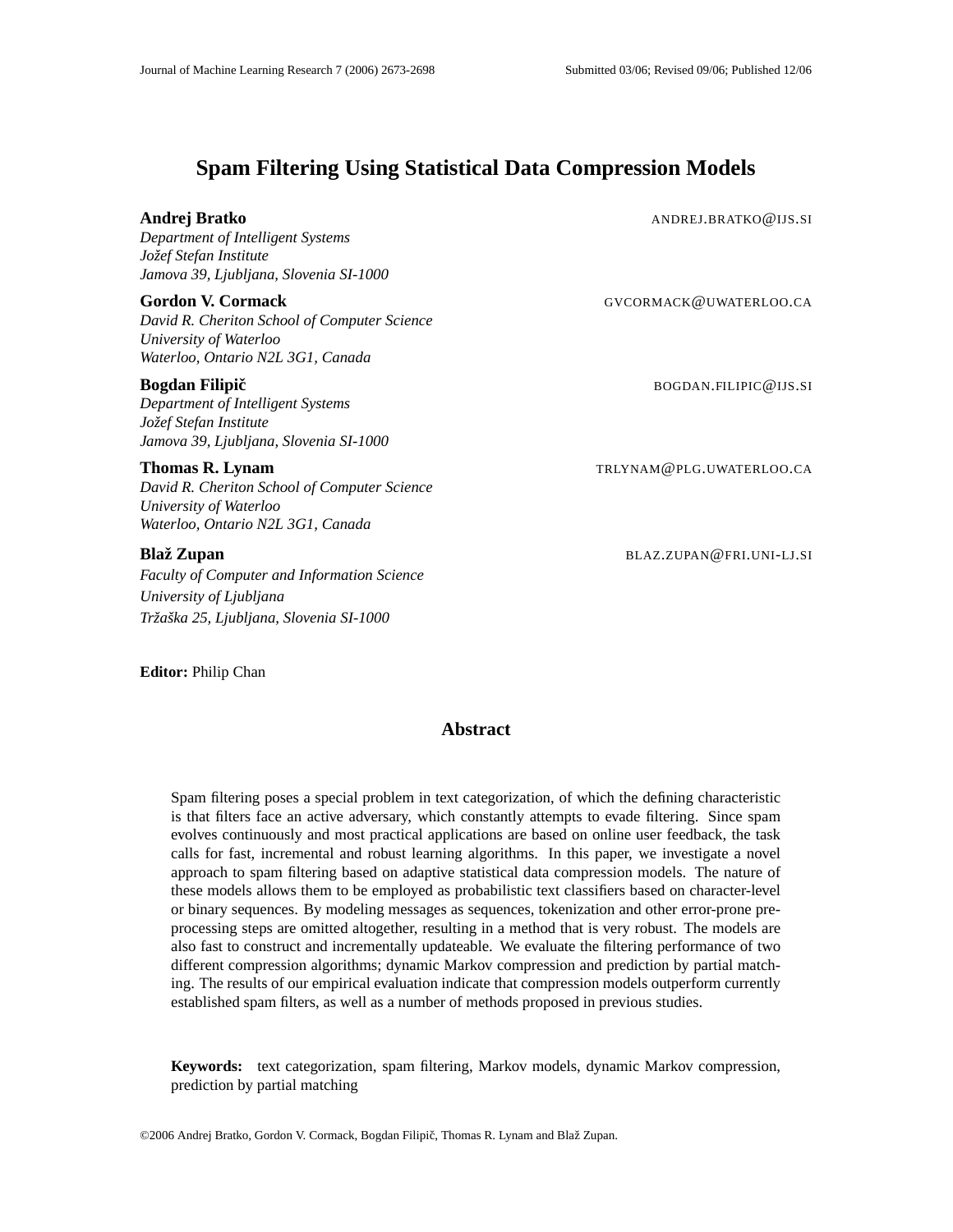## **1. Introduction**

Electronic mail is arguably the "*killer app*" of the internet. It is used daily by millions of people to communicate around the globe and is a mission-critical application for many businesses. Over the last decade, unsolicited bulk email has become a major problem for email users. An overwhelming amount of spam is flowing into users' mailboxes daily. In 2004, an estimated 62% of all email was attributed to spam, according to the anti-spam outfit Brightmail.<sup>1</sup> Not only is spam frustrating for most email users, it strains the IT infrastructure of organizations and costs businesses billions of dollars in lost productivity. In recent years, spam has evolved from an annoyance into a serious security threat, and is now a prime medium for phishing of sensitive information, as well the spread of malicious software.

Many different approaches for fighting spam have been proposed, ranging from various sender authentication protocols to charging senders indiscriminately, in money or computational resources (Goodman et al., 2005). A promising approach is the use of content-based filters, capable of discerning spam and legitimate email messages automatically. Machine learning methods are particularly attractive for this task, since they are capable of adapting to the evolving characteristics of spam, and data is often available for training such models. Nevertheless, spam filtering poses a special problem for automated text categorization, of which the defining characteristic is that filters face an active adversary, which constantly attempts to evade filtering. Unlike most text categorization tasks, the cost of misclassification is heavily skewed: Labeling a legitimate email as spam, usually referred to as a *false positive*, carries a much greater penalty than vice-versa. Since spam evolves continuously and most practical applications are based on online user feedback, the task calls for fast, incremental and robust learning algorithms.

In this paper, we consider the use of adaptive data compression models for spam filtering. Specifically, we employ the dynamic Markov compression (Cormack and Horspool, 1987) and prediction by partial matching (Cleary and Witten, 1984) algorithms. Classification is done by first building two compression models from the training corpus, one from examples of spam and one from legitimate email. The compression rate achieved using these two models on the target message determines the classification outcome. Two variants of the method with different theoretical underpinnings are evaluated. The first variant (Frank et al., 2000; Teahan, 2000) estimates the probability of a document using compression models derived from the training data, and assigns the class label based on the model that deems the target document most probable. The second variant, which is introduced in this paper, selects the class for which the addition of the target document results in a minimal increase in the description length of the entire data set. The difference in practice is that the models are used adaptively in this second approach, that is, they are updated at each position in the target document so that statistics from the initial part of the document are taken into account when examining the remainder. In this way, repeated occurrences of similar, "*already seen*", patterns, have diminishing influence on the classification outcome, thereby putting greater weight on heterogeneous evidence.

While the idea of using data compression algorithms for text categorization is not new, we are aware of no existing research that considers such methods for spam filtering. In the present paper, we demonstrate that compression models are extremely well suited to the spam filtering problem. We propose a simple, yet effective modification of the original method, which substantially improves

<sup>1.</sup> http://brightmail.com/, 2004-03-12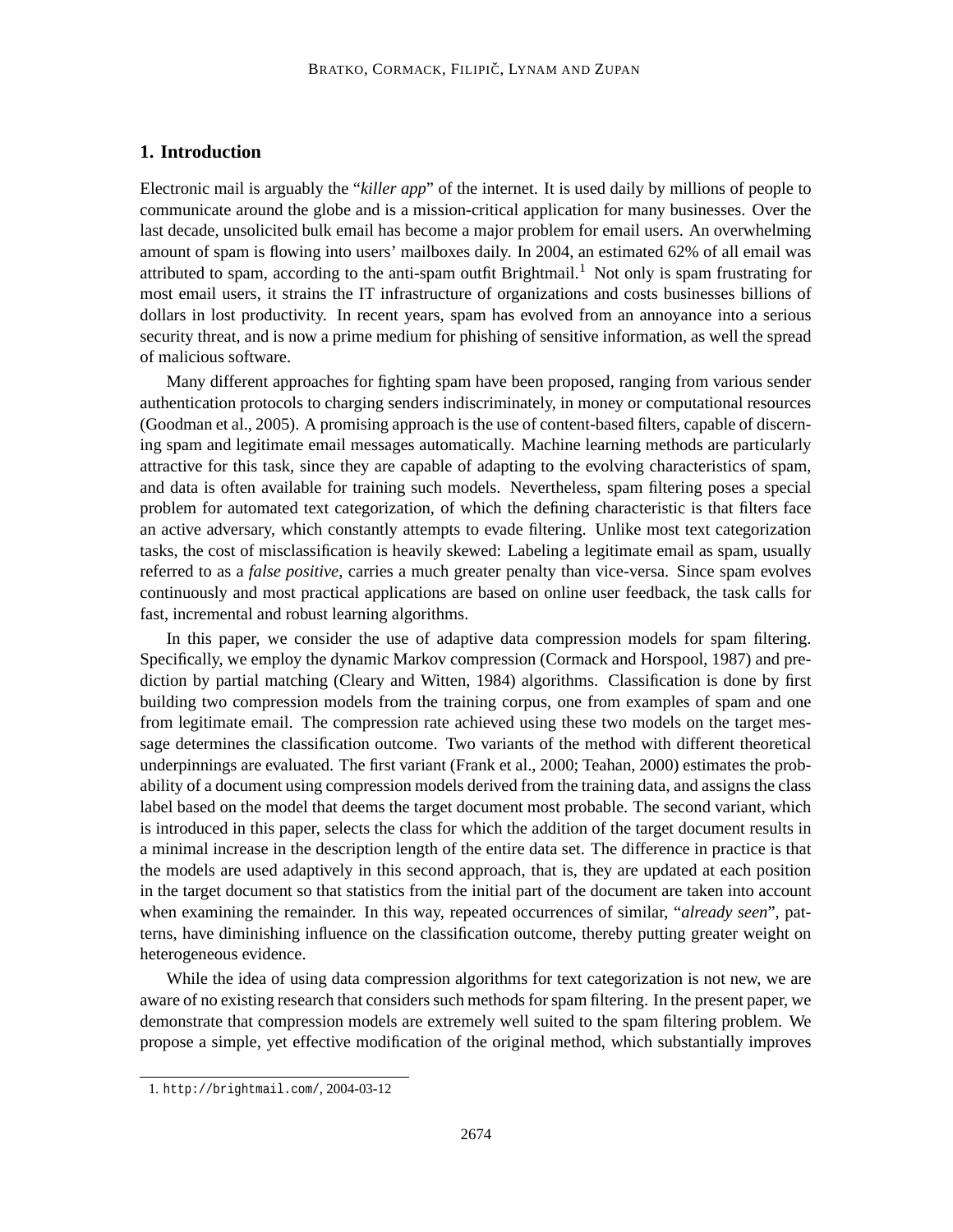filtering performance in our experiments. We generalize the results to compression algorithms not considered in other studies, showing that they exhibit similar, strong performance.

In online learning experiments on three large email collections, we find that compression models generally outperform established spam filters according to several measures. On the TREC public corpus, currently the largest publicly available spam data set, spam misclassification at a false positive rate of 1 in 1000 is 1.2% – 1.8% (depending on the compression algorithm), compared to 2.6% – 6.9% achieved by six reference systems. We also conducted cross validation experiments on the Ling-Spam, PU1 and PU3 data sets, in which compression models compare favorably to a variety of methods considered in previous studies on the same data. Finally, we show that compression models are robust to the type of noise introduced in text by obfuscation tactics which are commonly used by spammers against tokenization-based filters.

### **2. Related Work**

The basic idea of using data compression in classification and other machine learning tasks has been reinvented many times. The intuition arises from the principal observation that compact representations of objects are only possible after some recurring patterns or statistical regularities are detected. This has motivated many applications of general-purpose data compression algorithms in machine learning and data mining problems, in which data compression algorithms are most often used to produce a distance or (dis)similarity measure between pairs of data points (Li et al., 2003; Keogh et al., 2004; Sculley and Brodley, 2006).

Most relevant to our study is the work of Frank et al. (2000), who first proposed the use of compression models for automated text categorization. They investigate using the prediction by partial matching (PPM) algorithm as a Bayesian text classifier, that is, they build a PPM model of each class and use these models to estimate the class-conditional probabilities of the target document. They find that the compression-based method is inferior to support vector machines (SVM) and roughly on par with naive Bayes on the classical Reuters-21578 data set. The same method was investigated by Teahan (2000), and later applied to a number of text categorization problems, such as authorship attribution, dialect identification and genre classification (Teahan and Harper, 2003). They find the compression-based method particularly suitable for dialect identification and authorship attribution, and report fair performance for genre classification and topic detection.

Peng et al. (2004) propose augmenting a word-based naive Bayes classifier with statistical language models to account for word dependencies. They also consider training the language models on characters instead of words, resulting in a method that is effectively very similar to the compression-based method of Frank et al. (2000). In experiments on a number of categorization tasks, they find that the character-based method often outperforms the word-based approach. They also find that character-level language models reach or improve previously published results on four of the six classification tasks considered in the study.

In most spam filtering work, text is modeled with the bag-of-words (BOW) representation, even though it is widely accepted that tokenization is a vulnerability of keyword-based spam filters. Some filters use character n-grams instead of word tokens and apply standard machine learning algorithms on the resulting feature vector (Goodman et al., 2005).

Two particular approaches (that we are aware of) go a step further towards operating directly on character sequences. IBM's Chung-Kwei system (Rigoutsos and Huynh, 2004) uses pattern matching techniques originally developed for DNA sequences. Messages are filtered based on the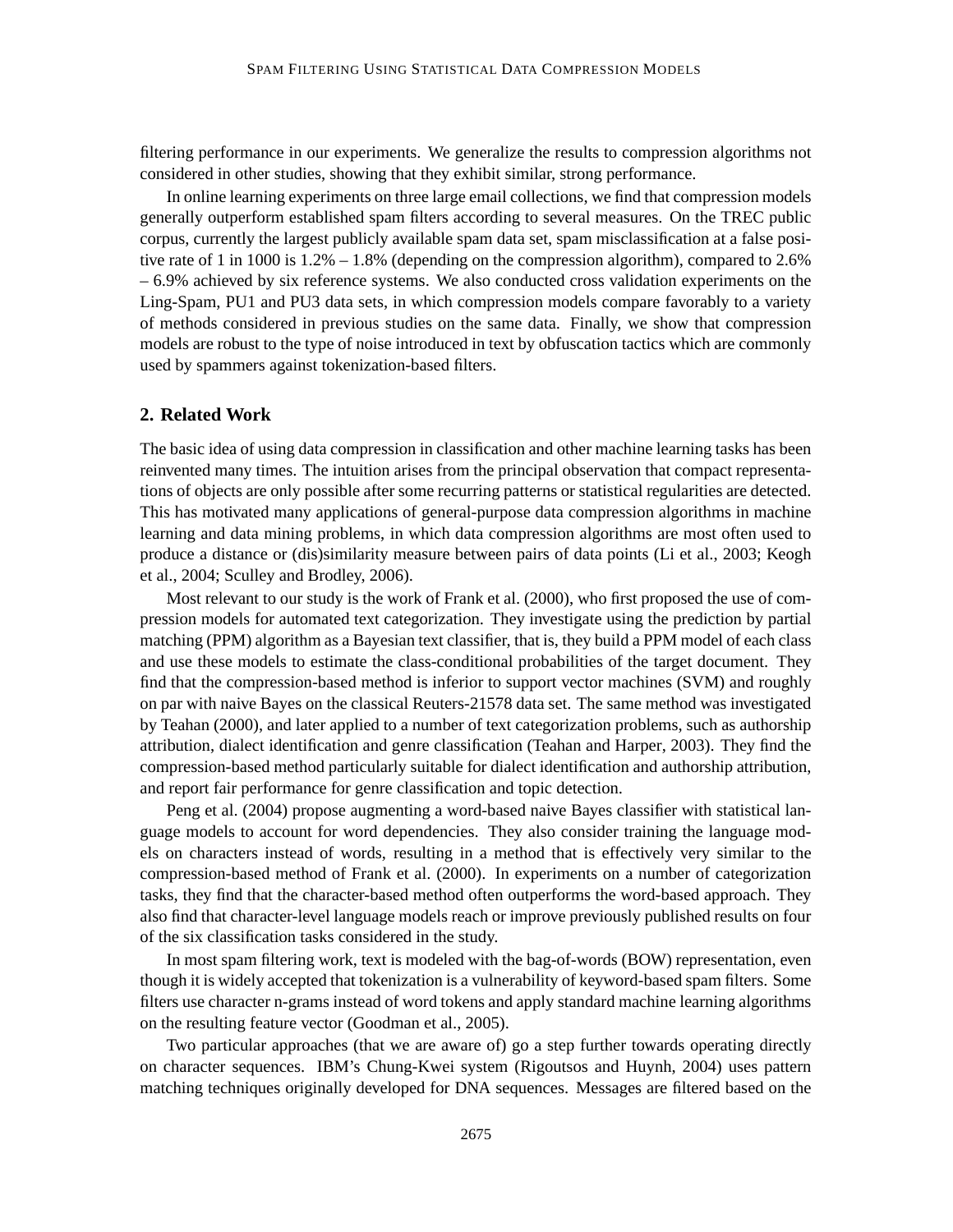number of occurrences of patterns associated with spam and the extent to which they cover the target document. Recently, Pampapathi et al. (2006) proposed a filtering technique based on the suffix tree data structure. They investigate a number of ad hoc scoring functions on matches found in the target document against suffix trees constructed from spam and legitimate email. However, the techniques proposed in these studies are different to the statistical data compression models that are evaluated here. In particular, while these systems use character-based features in combination with some ad hoc scoring functions, compression models were designed from the ground up for the specific purpose of *probabilistic* modeling of sequential data. This property of data compression models allows them to be employed in an intuitively appealing and principled way.

The methods presented in this paper were first evaluated on a number of real-world email collections in the framework of the 2005 Text REtrieval Conference (TREC). The results of this evaluation showed promise in the use of statistical data compression models for spam filtering (Bratko and Filipič, 2005). This article describes the methods used at TREC in greater detail and extends the TREC paper in a number of ways: We compare the use of adaptive and static models for classification, extend our analysis to compression algorithms not considered in previous work, compare the performance of compression models with results published in other studies, and evaluate the effect of noise in text on the filtering performance of compression models and tokenization-based filters.

## **3. Statistical Data Compression**

Probability plays a central role in data compression: Knowing the exact probability distribution governing an information source allows us to construct optimal or near-optimal codes for messages produced by the source. A statistical data compression algorithm exploits this relationship by building a statistical model of the information source, which can be used to estimate the probability of each possible message. This model is coupled with an encoder that uses these probability estimates to construct the final binary representation. For our purposes, the encoding problem is irrelevant. We therefore focus on the source modeling task.

### **3.1 Preliminaries**

We denote by *X* the random variable associated with the source, which may take the value of any message the source is capable of producing, and by *P* the probability distribution over the values of *X* with the corresponding probability mass function *p*. We are particularly interested in modeling of text generating sources. Each message **x** produced by such a source is naturally represented as a sequence  $\mathbf{x} = x_1^n = x_1 \dots x_n \in \Sigma^*$  of symbols over the source alphabet  $\Sigma$ . The length  $|\mathbf{x}|$  of a sequence can be arbitrary. For text generating sources, it is common to interpret a symbol as a single character, but other schemes are possible, such as binary (bitwise) or word-level models.

The entropy  $H(X)$  of a source X gives a lower bound on the average per-symbol code length required to encode a message without loss of information:

$$
H(X) = E_{\mathbf{x} \sim P}\left(-\frac{1}{|\mathbf{x}|}\log p(\mathbf{x})\right).
$$

This bound is achievable *only* when the true probability distribution *P* governing the source is known. In this case, an average message could be encoded using no less than  $H(X)$  bits per symbol. However, the true distribution over all possible messages is typically unknown. The goal of any statistical data compression algorithm is then to infer a probability mass function over sequences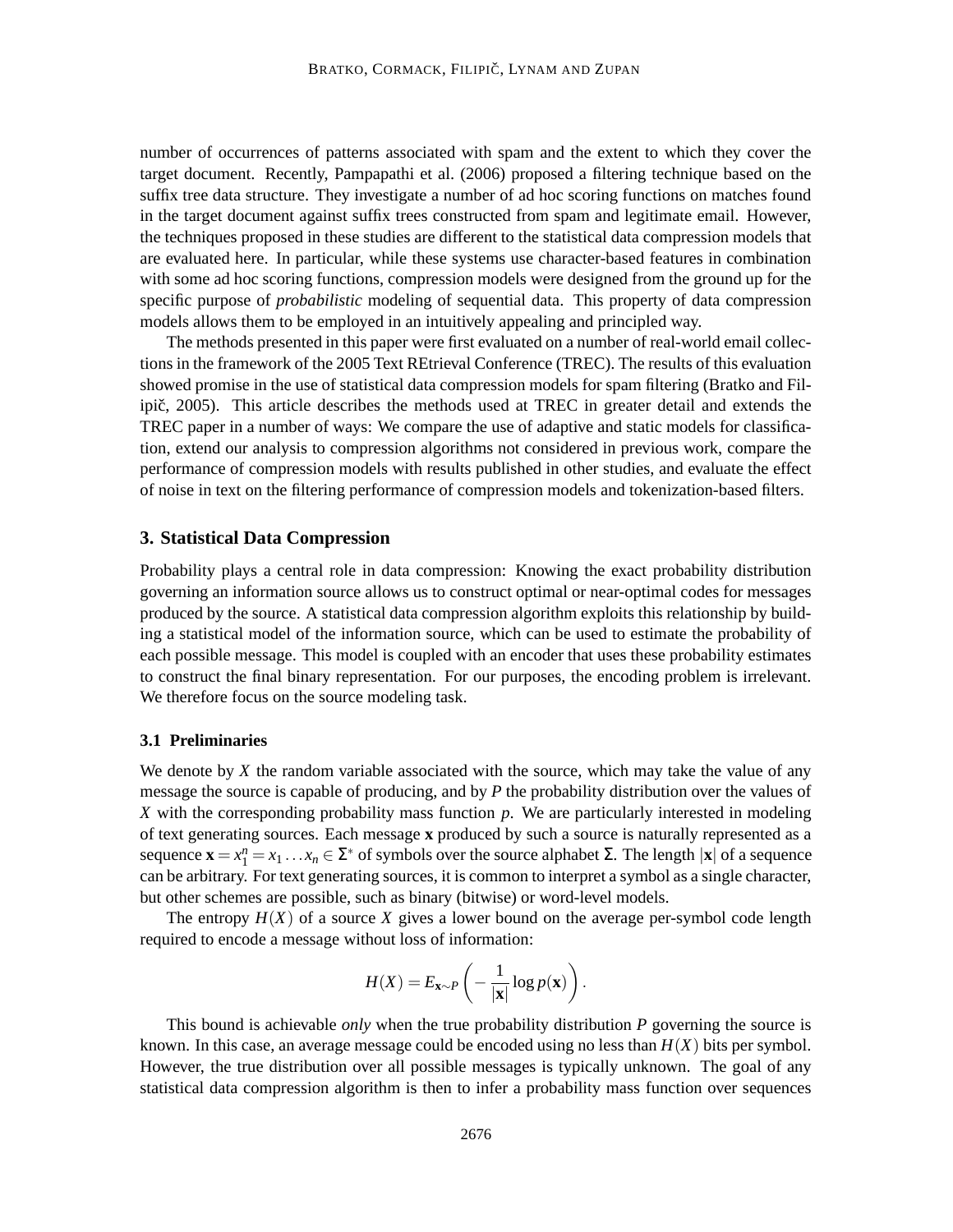$f: \Sigma^* \to [0,1]$ , which matches the true distribution of the source as accurately as possible. Ideally<sup>2</sup>, a sequence **x** is then encoded with  $L(\mathbf{x})$  bits, where

$$
L(\mathbf{x}) = -\log f(\mathbf{x}).
$$

The compression algorithm must therefore *learn* an approximation of *P* in order to encode messages efficiently. A better approximation will, on average, lead to shorter code lengths. This simple observation alone gives compelling motivation for the use of compression algorithms in text categorization, but we defer this discussion until Section 5, and first describe the compression models used in the study.

#### **3.2 Finite Memory Markov Sources**

To make the inference problem over all (possibly infinite) sequences tractable, sources are usually modeled as stationary and ergodic Markov sources<sup>3</sup> with limited memory  $k$ . Each symbol in a message **x** is therefore assumed to be independent of all but the preceding *k* symbols (the *context*):

$$
p(\mathbf{x}) = \prod_{i=1}^{|\mathbf{x}|} p(x_i | x_1^{i-1}) \approx \prod_{i=1}^{|\mathbf{x}|} p(x_i | x_{i-k}^{i-1}).
$$

We assume that a string of *k* leading symbols that otherwise cannot occur in any sequence is prepended to **x** to overcome the technical difficulty in estimating the first *k* symbols. In practice, a compression algorithm would normally use a shorter context for prediction here.

The number of context symbols *k* is referred to as the *order* of the Markov model. Higher order models have the potential to better approximate the characteristics of a complex source. However, since the number of possible contexts increases exponentially with context length, accurate parameter estimates are hard to obtain. For example, an order-*k* model requires Σ *k* (Σ−1) parameters. To tackle this problem, different strategies are employed by different algorithms. The common ground to all such algorithms is that the complexity of the model is increased only after the amount of training data is sufficient to support a more complex model. We describe two particular algorithms that were also used in our experiments later in this section.

#### **3.3 Two-part vs. Adaptive Coding**

Two-part data compression methods first transmit the model which is used for encoding, followed by the encoded data. The decoder reads the model first and then uses this information to decode the remaining part of the message. Such methods require two passes over the data. The first pass is required to train the model and the second pass is required for the encoding.

Adaptive methods do not explicitly include the model in the encoded message. Rather, they start encoding the message using an empty model, for example, a uniform distribution over all symbols. The model is incrementally updated after each symbol, gradually adapting to an ever

<sup>2.</sup> The "ideal" code length ignores the practical requirement that codes have an integer length.

<sup>3.</sup> The stationarity and ergodicity properties are necessary preconditions for learning to stabilize arbitrarily close to (the best approximation of) the data generating process asymptotically, that is, as the length of the training sequence increases without bound. They are stated here for completeness and are usually taken for granted in a typical machine learning setting, where we expect to learn from past observations.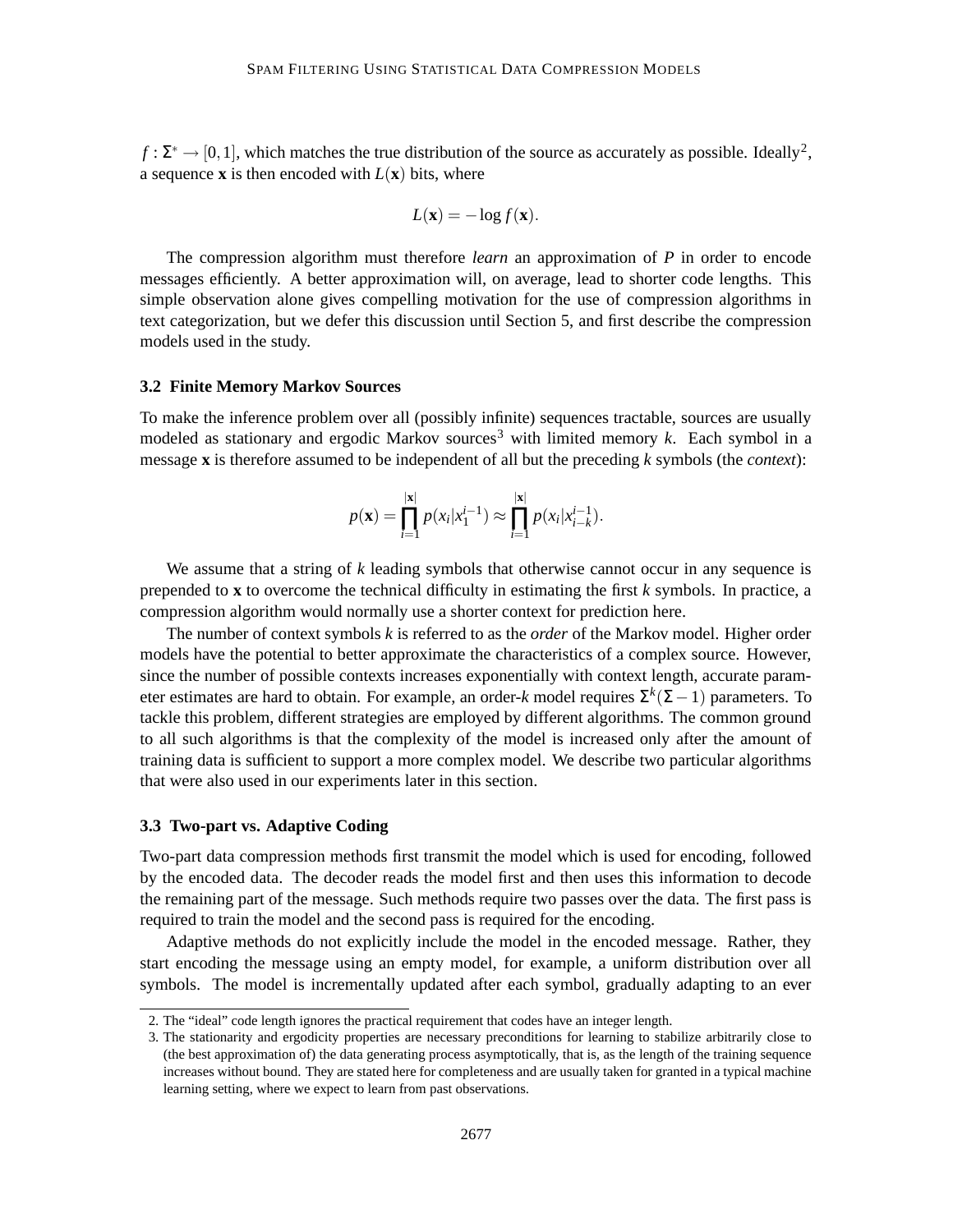closer approximation of the data generating process. The probability assigned to a sequence **x** by an order-*k* adaptive algorithm is then

$$
f(\mathbf{x}) = \prod_{i=1}^{|\mathbf{x}|} f(x_i | x_{i-k}^{i-1}, M(x_1^{i-1}))
$$
\n(1)

where  $M(x_1^{i-1})$  denotes the current model at time *i*, constructed from the input sequence  $x_1^{i-1}$ . The decoder repeats the learning process, building its own version of the model as the message is decoded. It is important to note that adaptive methods require only a single pass over the data, a property that we will turn to our advantage in subsequent developments.

#### **3.4 Algorithms**

In this section, we describe the dynamic Markov compression and prediction by partial matching compression algorithms with which we obtain our main results. Both of the algorithms are adaptive, that is, the model used for prediction may be updated efficiently after each symbol in a sequence.

#### 3.4.1 DYNAMIC MARKOV COMPRESSION

The dynamic Markov compression (DMC) algorithm (Cormack and Horspool, 1987) models an information source with a finite state machine (FSM). A probability distribution over symbols is associated with each state and is used to predict the next binary digit emitted by the source. The algorithm begins in a predefined initial state and moves to the next state after each digit in the sequence. An example FSM structure, corresponding to an order-1 binary Markov model, is shown in the left side of Figure 1. Each state *S* in the FSM has two outbound transitions, one for each binary symbol. These transitions are equipped with frequency counts, from which next-symbol probabilities for the state *S* are calculated (as relative frequencies).



Figure 1: An example of DMC's state cloning operation. The active state and transition at time a) and b) are highlighted. The left hand side shows the model when state *A* is active and the observed symbol is '1'. This triggers the cloning of state  $B$  and a state transition to the new state  $B'$ , as shown on the right hand side of the figure. The transition frequencies (visit counts) before and after the cloning operation are also shown.

In an adaptive DMC algorithm, the frequency counts of transitions are incremented whenever a transition fires (once after each symbol in the sequence). The structure of the state machine may also be built incrementally, by using a special state *cloning* operation. Specifically, as soon as the algorithm finds that a transition from some state *A* to some other state *B* in the FSM is used often,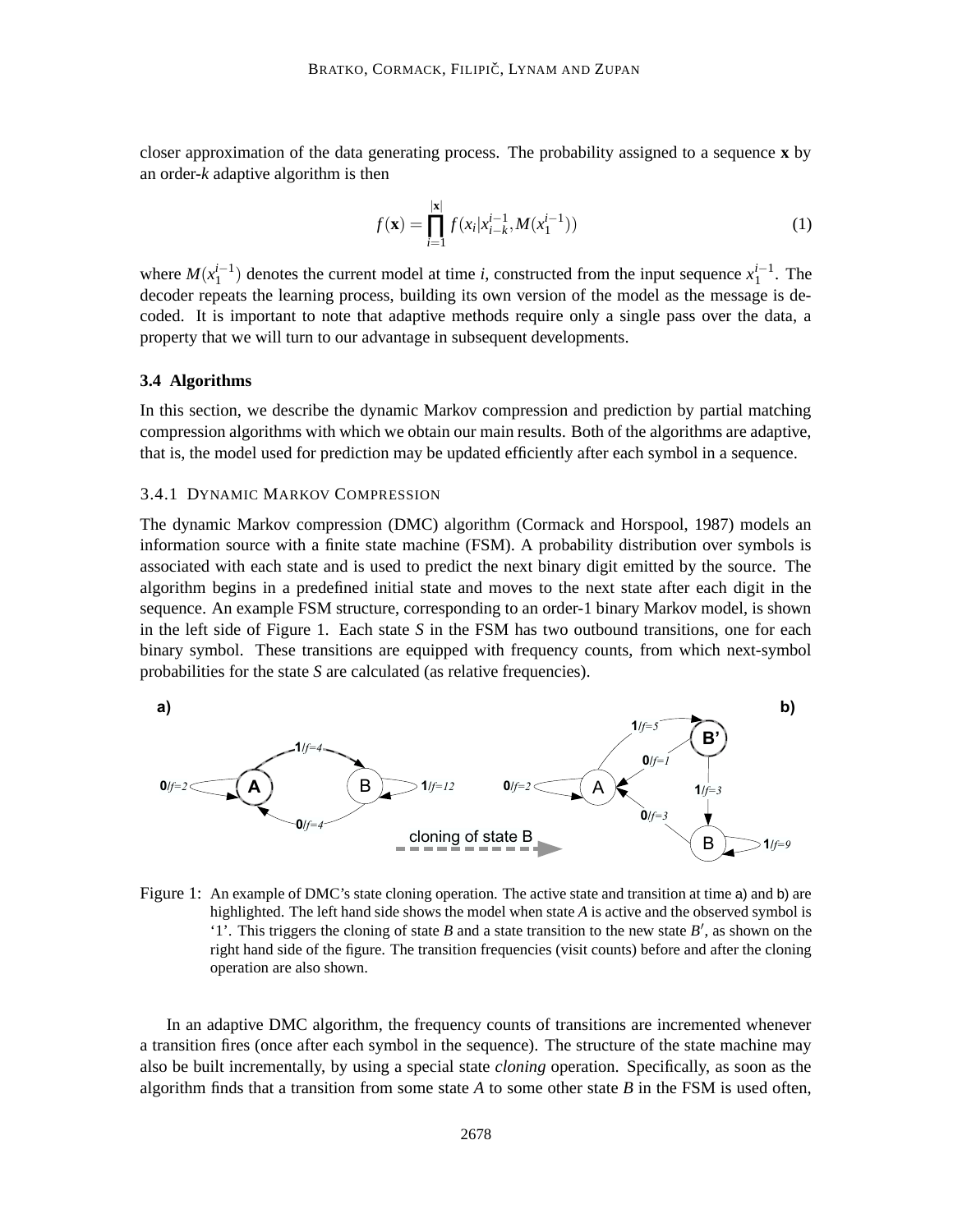the target state of the transition is considered for cloning. Figure 1 depicts this cloning operation, in which a new state  $B'$  is spawned. The new state  $B'$  has a single inbound transition, which replaces the former transition from  $A$  to  $B$ . All outbound transitions of  $B$  are copied to  $B'$ .

After cloning state *B*, the FSM maintains separate statistics for situations when state *B* is reached from state *A*, and when it is reached from other states. Without loss of generality, suppose the former transition from *A* to *B* is associated with the symbol '1', as in the example. The new state  $B'$  then corresponds to the situation when state *A* is followed by '1'. As cloning continues, new states begin to express more and more specific situations, allowing the algorithm to incorporate richer context information when predicting the next symbol. The context used for prediction is implicitly determined by the longest string of symbols that matches all suffixes of paths leading to the current state of the FSM.

After cloning, the statistics associated with the cloned state  $B$  are distributed among  $B'$  and  $B$  in proportion to the number of times state *B* was reached from state *A*, relative to the number of times state *B* was reached from other states (again, refer to Figure 1). Two parameters control the state cloning operation in DMC. These are the minimal frequencies of  $B'$  and  $B$  after cloning. Both of the new states must exceed this minimal frequency that is required for stable probability estimates in order to trigger the cloning operation. At each position in the sequence only one state needs to be considered for cloning: The target state of the transition in the FSM that is triggered by the current symbol.

In the most basic version, the initial model contains a single state, corresponding to a memoryless source. When dealing with byte-aligned data, it is customary to start with a slightly more complex initial state machine which is capable of expressing within-byte dependencies. This initial FSM structure corresponds to an order-7 binary Markov model. All transitions in the initial FSM are primed with a small initial visit count to avoid singular probabilities. We note that although DMC restricts the source alphabet to binary symbols, it nevertheless achieves state-of-the-art performance on typical ASCII encoded text sequences (Cormack and Horspool, 1987).

#### 3.4.2 PREDICTION BY PARTIAL MATCHING

The prediction by partial matching (PPM) algorithm (Cleary and Witten, 1984) has set the standard for lossless text compression since its introduction over two decades ago (Cleary and Teahan, 1997). Essentially, the PPM algorithm is a back-off smoothing technique for finite-order Markov models, similar to back-off models used in natural language processing.

It is convenient to assume that an order-*k* PPM model stores a table of all contexts (up to length *k*) that occur anywhere in the training text. For each such context, the frequency counts of symbols that immediately follow it is maintained. When predicting the next symbol  $x_i$  in a sequence  $x_1^n$ , its context  $x_{i-k}^{i-1}$  is matched against the stored statistics. The longest matching context  $x_{i-l}^{i-1}$  found in the table is examined first (note that  $l \leq k$ ). If the target symbol has appeared in this context in the training text, its relative frequency within the context is used for prediction. However, this probability is *discounted* by a small amount to reserve some probability mass, which is called the *escape probability*. The escape probability that is accumulated in this way estimates the probability of observing a zero-frequency symbol in the context  $x_{i-l}^{i-1}$ . The escape probability is distributed among symbols *not* seen in the current context, according to a lower-order model, that is, according to statistics for the context  $x_{i-l+1}^{i-1}$ . The procedure is applied recursively until all symbols receive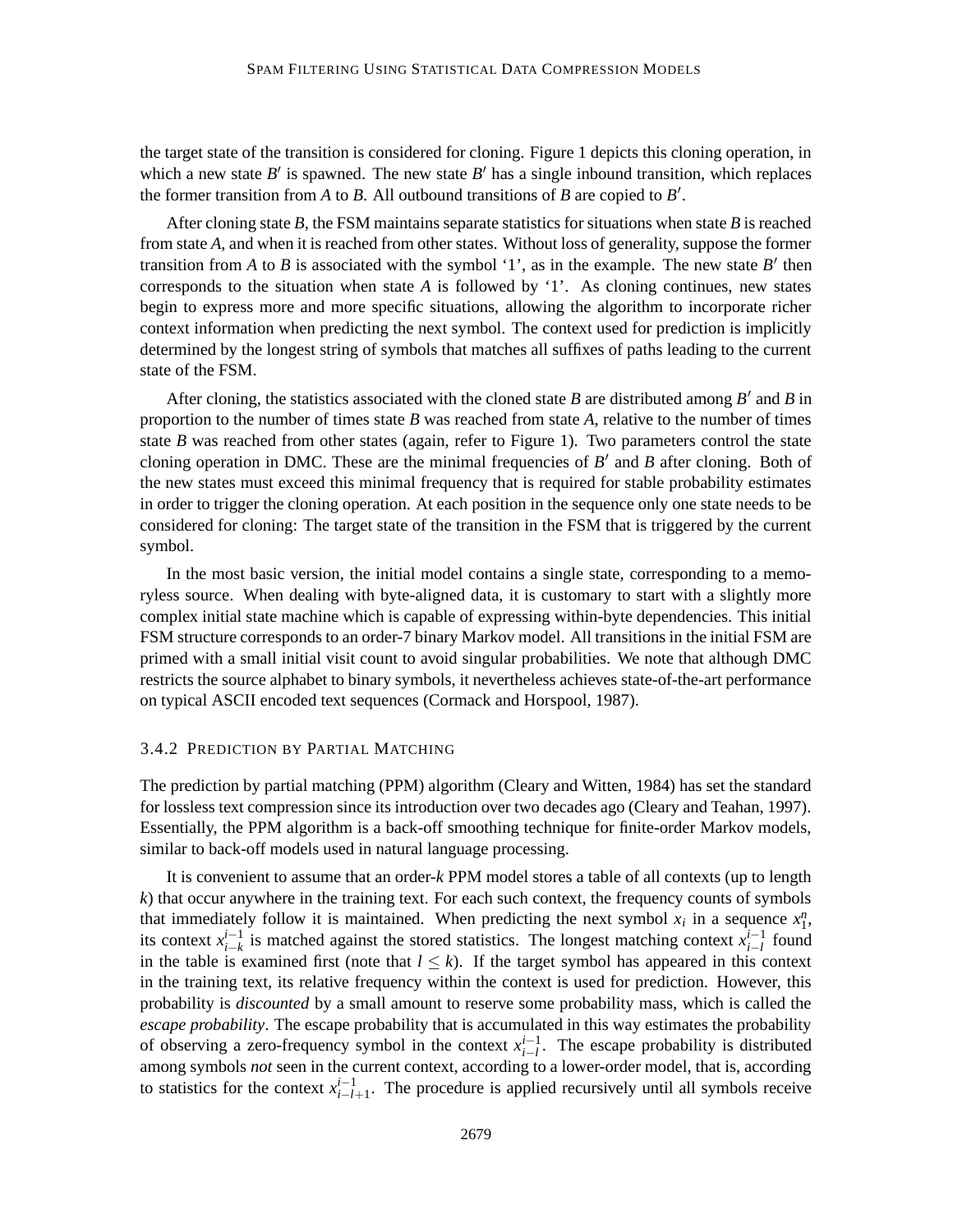a non-zero probability. If necessary, a default model of order −1 is used, which always predicts a uniform distribution among all possible symbols.

An adaptive compression algorithm based on the PPM model starts with an empty model which always defaults to the uniform distribution among all symbols. After each symbol is encoded, the algorithm updates the statistics of all contexts (up to order *k*) of the current symbol.

Many versions of the PPM algorithm exist, differing mainly in the way the escape probability is estimated. In our implementation, we used escape method D (Howard, 1993), which simply discounts the frequency of each observed character by  $1/2$  occurrence and uses the gained probability mass for the escape probability.

## **4. Minimum Description Length Principle**

The minimum description length (MDL) principle (Rissanen, 1978; Barron et al., 1998; Grünwald, 2005) favors models that yield compact representations of the data. The traditional two-part MDL principle states that the preferred model results in the shortest description of the model *and* the data, given this model. In other words, the model that best *compresses* the data is selected. This model selection criterion naturally balances the complexity of the model and the degree to which this model fits the data.

A problem of the two-part MDL principle is that it gives no guidelines as to how the model should be encoded. The refined MDL principle which is described later in this section aims to remedy this problem.

## **4.1 Universal Codes**

A universal code relative to a class of source models has the property that it compresses data "almost" as well as the best model in the model class. More precisely, the difference in code length between a universal code and the best model in the model class increases sublinearly with the length of the sequence. Rissanen gives a precise non-asymptotic lower bound on this difference in the worst case (Rissanen, 1986), which turns out to be linearly related to the complexity of the data generating process (in terms of the number of parameters). He also shows that codes exist that achieve this bound.

Two-part codes are universal, since only a finite code length is required to specify the model. It turns out that adaptive codes are also universal codes (Rissanen, 1984). In fact, adaptive compression algorithms exist that are proven to achieve Rissanen's lower bound relative to the class of all finite-memory tree sources (e.g., Willems et al., 1995). The redundancy incurred due to the fact that adaptive methods start with an empty, uninformed model, can be compared to the cost of separately encoding the model in two-part codes.

#### **4.2 Predictive MDL**

The limitations of the original two-part MDL principle were largely overcome with the modern version of the principle (Rissanen, 1996), which advocates the use of one-part universal codes for measuring description length relative to a chosen model class. The use of adaptive codes for this task is sometimes denoted predictive MDL and is encouraged when the data is sequential in nature  $(Griinwald, 2005).$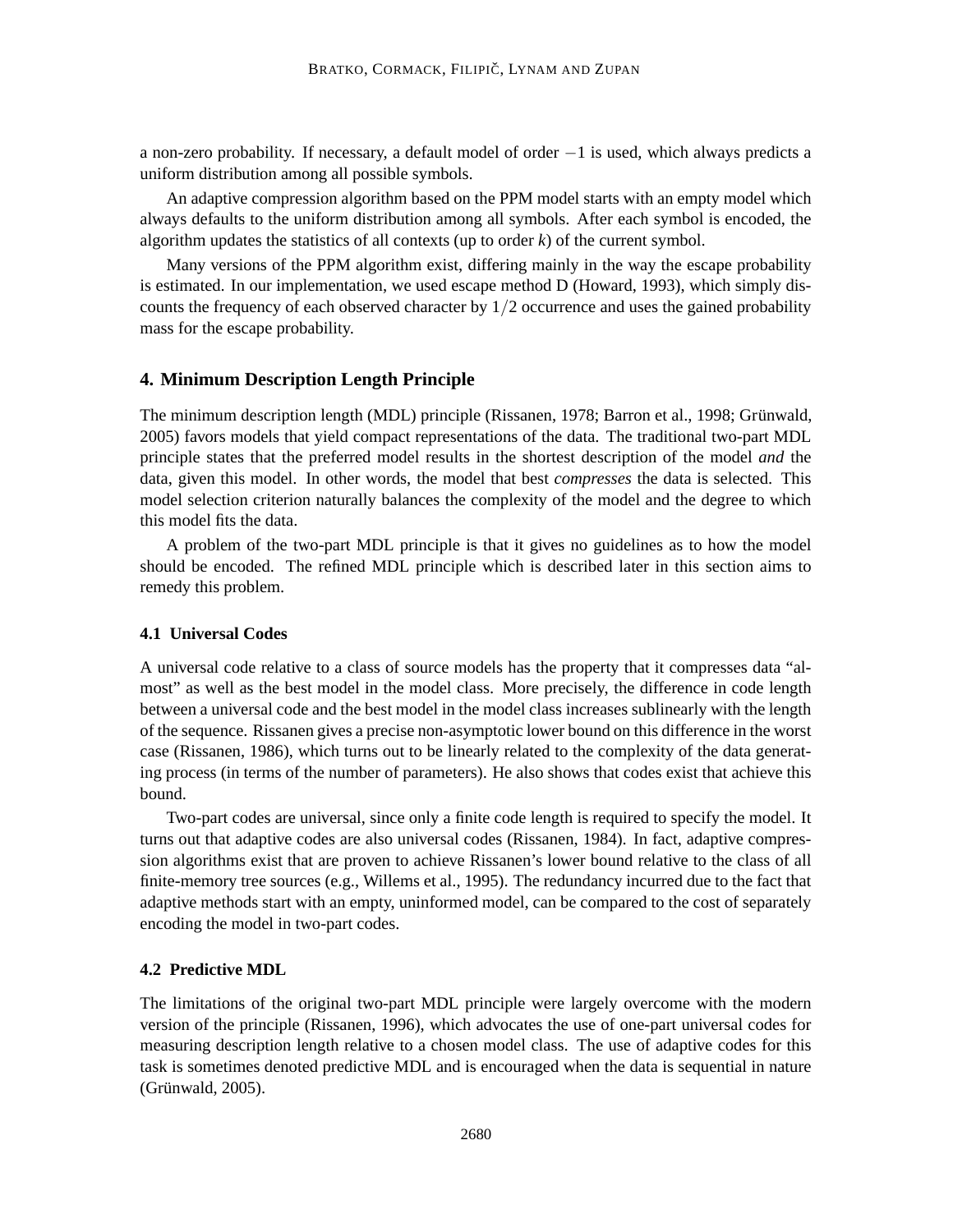We aim to measure the description length of a set of documents relative to the class of Markov models of a certain order by using adaptive universal data compression algorithms, and to employ this measure as a criterion for classification. It is necessary to mention here that while PPM is universal in this sense, the same cannot be said for DMC. This is due to its "greedy" strategy of adapting its model without bound, that is, increasing the order of the model as soon as possible. On the other hand, this strategy might well lead to a better approximation of the source and thus more accurate prediction. In terms of data compression performance, DMC is competitive to PPM on the types of sequences that are of practical interest to us, particularly for natural language text and binary computer files (Cormack and Horspool, 1987).<sup>4</sup>

#### **5. Text Classification Using Compression Models**

In essence, compression algorithms can be applied to text categorization by building one compression model from the training documents of each class and using these models to evaluate the target document.

In the following subsections, we describe two approaches to classification. Both approaches model a class as an information source, and consider the training data for each class a sample of the type of data generated by the source. They differ in the way classification is performed. We first describe the minimum cross-entropy (MCE) approach (Frank et al., 2000; Teahan, 2000). This method chooses the class for which the associated compression model assigns the highest probability to the target document. We then propose a simple modification to this method, in which the model is *adapted* while evaluating the target document in the sense of Equation 1. Unlike the former approach, this method measures the increase of the description length of the data set as a result of the addition of the target document. It chooses the class for which the description length increase is minimal, which is why we consider this a minimum description length (MDL) approach. In subsequent sections, we also refer to this approach as using *adaptive* models and the MCE approach as using *static* models for obvious reasons.

We denote by *C* the set of classes and by  $c : \Sigma^* \to C$  the (partially specified) function mapping documents to class labels. Given a set of pre-classified training documents *D*, the task is to assign a target document **d** with an unknown label to one of the classes  $c \in C$ .

### **5.1 Classification by Minimum Cross-entropy**

The *cross-entropy*  $H(X, M)$  determines the average number of bits per symbol required to encode messages produced by a source *X* when using a model *M* for compression:

$$
H(X,M) = E_{\mathbf{x} \sim P}\left(\frac{1}{|\mathbf{x}|} L(\mathbf{x}|M)\right).
$$

In the above equation,  $L(\mathbf{x}|M)$  denotes the ideal code length for **x** under model M. Note that  $H(X,M) \ge H(X)$  always holds, that is, the best possible model achieves a compression rate equal to the entropy.

<sup>4.</sup> As a side-note, we mention here that the techniques presented in this paper were also evaluated in combination with the Context Tree Weighting (CTW) compression algorithm (Willems et al., 1995) in the framework of the TREC 2005 spam track (Bratko and Filipič, 2005). Although the CTW algorithm is universal and provably achieves Rissanen's optimal minimax regret for the class of sources it considers, its performance for spam filtering in the TREC evaluation was comparable, although slightly inferior, to PPM. Since the CTW algorithm is also computationally less efficient, we omit the CTW algorithm from the present paper.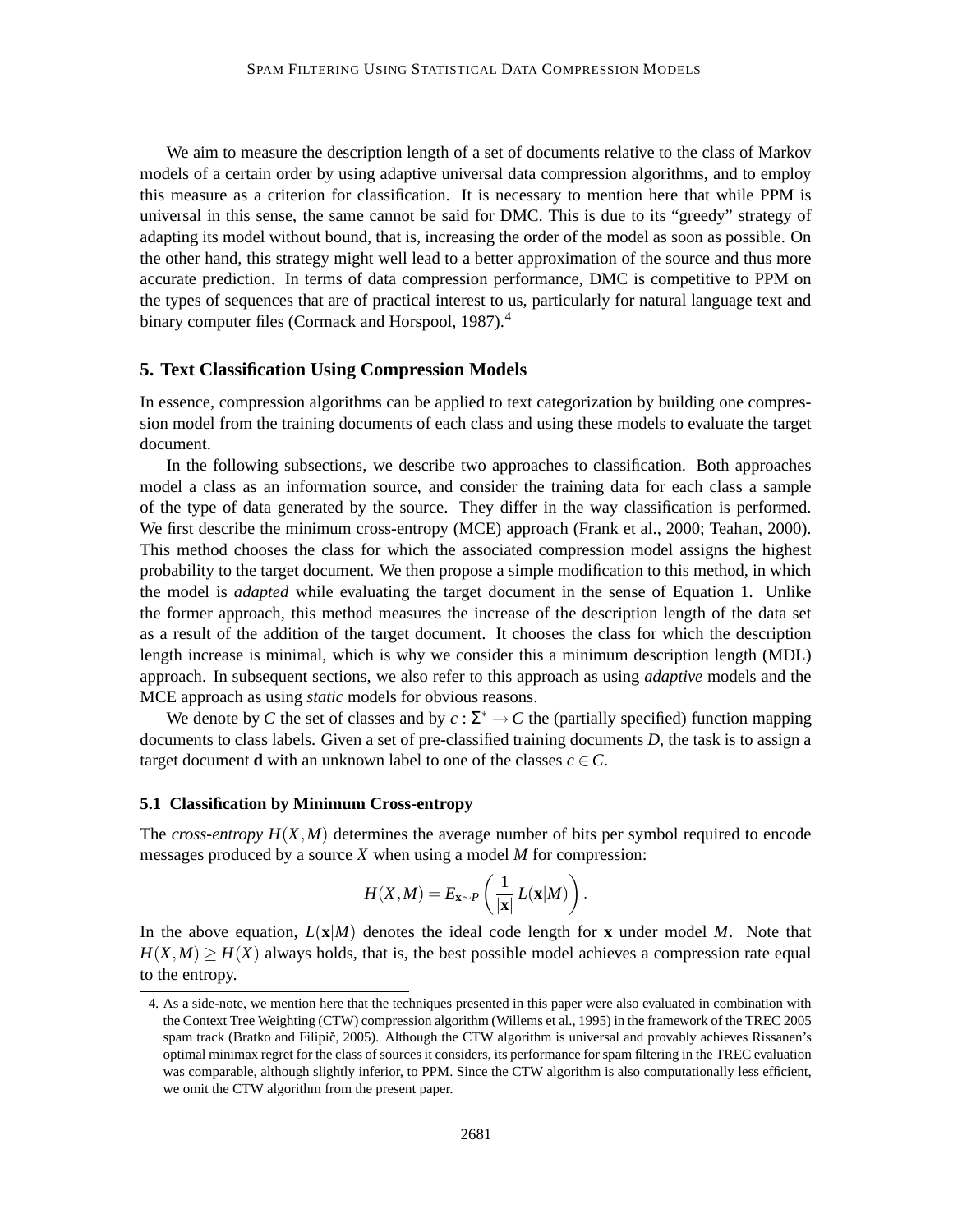The exact cross-entropy is hard to compute, since it would require knowing the source distribution *P*. It can, however, be approximated by applying the model *M* to sufficiently long sequences of symbols, with the expectation that these sequences are representative samples of all possible sequences generated by the source (Brown et al., 1992; Teahan, 2000):

$$
H(X,M) \approx \frac{1}{|\mathbf{x}|} L(\mathbf{x}|M). \tag{2}
$$

As |**x**| becomes large, this estimate will approach the actual cross-entropy in the limit almost surely if the source is ergodic (Algoet and Cover, 1988). Recall that if *M* is a Markov model with limited memory *k*, then

$$
L(\mathbf{x}|M) = -\log \prod_{i=1}^{|\mathbf{x}|} f(x_i | x_{i-k}^{i-1}, M)
$$

where  $f(x_i|x_{i-k}^{i-1}, M)$  is the probability assigned to  $x_i$  given  $x_{i-k}^{i-1}$  by  $M$ .

Following Teahan (2000), we refer to the cross-entropy estimated on the target document **d** as the *document* cross-entropy  $H(X, M, d)$ . This is simply a substitution of **x** with **d** in the right hand of Equation 2. We expect that a model that achieves a low cross-entropy on the target document approximates the information source that actually generated the document well. This is therefore our measure for classification:

$$
c(\mathbf{d}) = \arg\min_{c \in C} H(X, M_c, \mathbf{d})
$$
  
= 
$$
\arg\min_{c \in C} -\frac{1}{|\mathbf{d}|} \log \prod_{i=1}^{|\mathbf{d}|} f(d_i | d_{i-k}^{i-1}, M_c).
$$
 (3)

In the above equation,  $M_c$  denotes the compression model built from all examples of class  $c$  in the training data.

#### **5.2 Classification by Minimum Description Length**

The MCE criterion assumes that the test document **d** was generated by some unknown information source. The document is considered a sample of the type of data generated by the unknown source. Classification is based on the distance between each class and the source that generated the document. This distance is measured with the document cross-entropy, which serves as an estimate of the cross-entropy between the unknown source and each of the class information sources.

However, we know that the document did not originate from some *unknown* source and that it ultimately must be attributed to one of the classes. The MDL classification criterion tests, for each class  $c \in C$ , the hypothesis that  $c(d) = c$ , by adding the document to the training data of the class and estimating how much this addition increases the description length of the data set:

$$
\Delta L(D,c,\mathbf{d})=L(\{\mathbf{x}:\mathbf{x}\in D,c(\mathbf{x})=c\})\cup \{\mathbf{d}\})-L(\{\mathbf{x}:\mathbf{x}\in D,c(\mathbf{x})=c\})
$$

We are searching for the classification hypothesis that yields the most compact description of the observed data. The resulting description length is measured with adaptive compression algorithms which allow efficient estimation of this quantity, although other universal codes could also be used to measure the description length increase. This is in line with the approach suggested by Kontkanen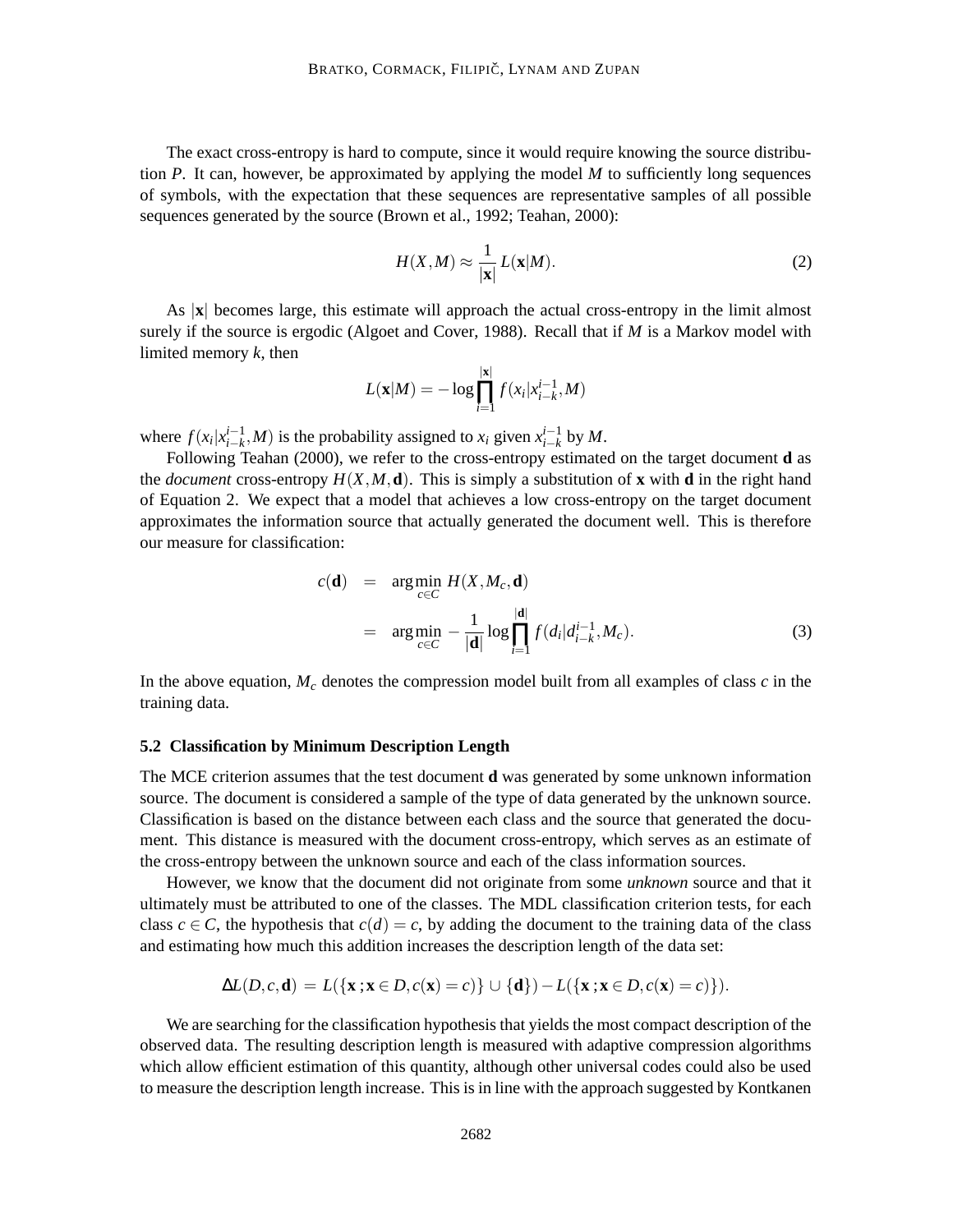et al. (2005) in their MDL framework for clustering, in which the cluster assignment should be such that it results in a minimal description length of the data, measured by a suitable universal model.

Adaptive models are particularly suitable for this type of classification, since they can be used to estimate the increase in description length without re-evaluating the entire data set:

$$
\Delta L(D, c, \mathbf{d}) = -\log \prod_{i=1}^{|\mathbf{d}|} f(d_i | d_{i-k}^{i-1}, M_c(d_1^{i-1})).
$$

In the above equation,  $M_c(d_1^{i-1})$  denotes the current model at position *i*, constructed from the training examples for class *c* and the input sequence  $d_1^{i-1}$ .

Typically, the description length increase ∆*L*(*D*, *c*,**d**) will be larger for longer documents. We therefore use the per-symbol description length increase in the final class selection rule:

$$
c(\mathbf{d}) = \arg\min_{c \in C} \frac{1}{|\mathbf{d}|} \Delta L(D, c, \mathbf{d})
$$
  
= 
$$
\arg\min_{c \in C} -\frac{1}{|\mathbf{d}|} \log \prod_{i=1}^{|\mathbf{d}|} f(d_i | d_{i-k}^{i-1}, M_c(d_1^{i-1})).
$$
 (4)

The additional 1/|**d**| factor does not affect the classification outcome for any target document, but it does help to produce scores that are comparable across documents of different length. This is crucial when thresholding is used to reach a desirable tradeoff in misclassification rates. Note that the only difference in implementation in comparison to the MCE criterion in Equation 3 is that the model is adapted while evaluating the target. It is clear, however, that Equation 4 no longer amounts to measuring the document cross-entropy  $H(X, M_c, \mathbf{d})$  with respect to model  $M_c$ , since a different model is used at each position of the sequence **d**.

Intuitively, the description length increase ∆*L*(*D*, *c*,**d**) measures the "*surprise*" at observing *d* under the hypothesis  $c(d) = c$ , which is proportional to the (im)probability of *d* under the model for *c*. The intuition behind adapting the model *M<sup>c</sup>* is that it *conditionally* continues to learn about *c* from the target document: If the hypothesis  $c(d) = c$  actually holds and an improbable pattern is found in the initial part of *d*, then the probability that the pattern reoccurs in the remainder of the document should increase. Although we do not know whether the hypothesis  $c(d) = c$  is true or not, it is assumed to be true for the purpose of testing its tenability.

Let us conclude this section with an illustrative example as to why the MDL classification criterion might be preferable to the MCE approach. Consider a hypothetical spam filtering problem in which a machine learning researcher uses a compression-based classifier to filter spam from his email. In addition to research-related email, our researcher also receives an abundant amount of spam that advertises prescription drugs. At some point, he receives an email on machine learning methods for drug discovery. This is a legitimate email, but it contains many occurrences of two particular terms that the filter strongly associates with spam: "medicine" and "drugs". In this scenario, the prevalence of these two terms might cause the MCE criterion to label the email as spam, but the MDL criterion would probably consider the email legitimate. This is because while the first occurrence of the terms "medicine" and "drugs" are surprising under the hypothesis "document is legitimate", subsequent occurrences are less surprising. They are, in a sense, redundant. The classifier will learn this as a direct consequence of allowing the model to adapt to the target.

It is interesting to note that Benedetto et al. (2002), who consider the use of the LZ77 compression algorithm (zip) for language identification and authorship attribution, notice that LZ77 adapts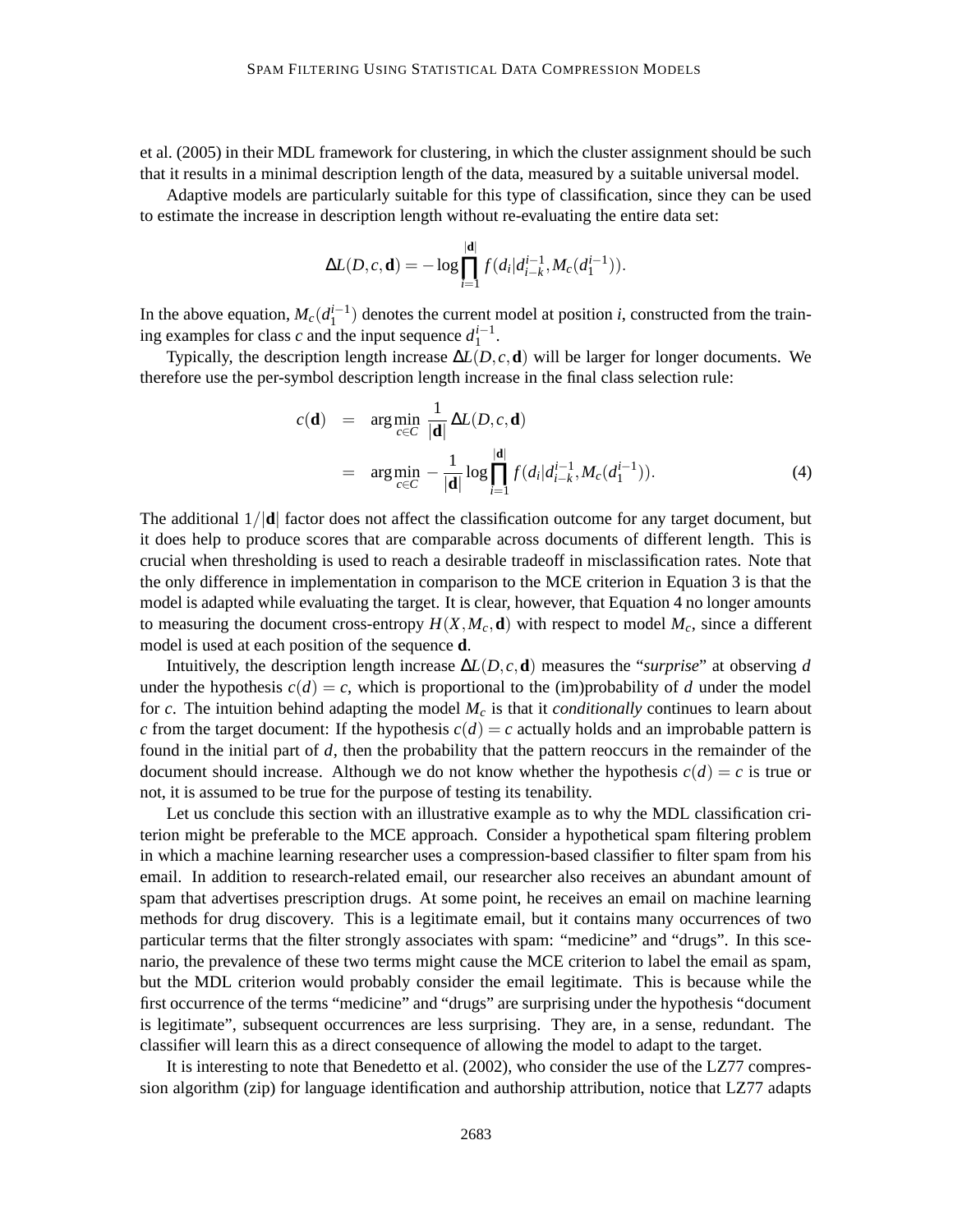to the target text and take measures to prevent this behavior. We, on the other hand, believe this effect is beneficial, which is supported in the results of our experiments.

### **6. Experimental Setup and Evaluation Methodology**

Our primary concern is the use of compression models in spam filtering. This problem differs from classical text categorization tasks in a number of ways:

- The cost of misclassification is highly unbalanced. Although the exact tradeoff will vary in different deployment environments, it tends to be biased toward minimizing false positives (i.e., misclassified legitimate messages).
- Messages in an email stream arrive in chronological order and must be classified upon delivery. It is also common to deploy a filter without *any* training data. Although previous studies typically use cross validation experiments, the appropriateness of cross validation is questionable in this setting.
- Many useful features may be gleaned from various message headers, formats and encodings, punctuation patterns and structural features. It is therefore desirable to use raw, unobfuscated messages with accompanying meta data intact for evaluation.

These unique characteristics of the spam filtering problem are reflected in the design of our experiments and the choice of measures that were used for classifier evaluation. This section gives an overview of the test corpora and evaluation methodology used to obtain our results.

### **6.1 Online Spam Filter Evaluation**

An online learning scheme that lends itself well to typical usage of spam filters was adopted as the primary means of classifier evaluation. In this setup, messages are presented to the classifier in chronological order. For each message, the classifier must produce a score as to how likely it is that the message is spam, after which it is communicated the gold standard judgment. This allows the classifier to update its model before assessing the next message.

The setup aims to simulate a typical setting in personal email filtering, which is usually based on online user feedback, with the additional assumption that the user promptly corrects the classifier after every misclassification. The same evaluation method was used in the large-scale spam filter evaluation at TREC 2005, an overview of which can be found in the TREC proceedings (Cormack and Lynam, 2005).

The performance of different compression models and classification criteria were evaluated using the described scheme. We also compared compression models to a selection of established spam filters in this manner. Standard cross validation experiments on predefined splits were performed to compare compression models to previously published results which were also obtained with cross validation.

#### **6.2 Evaluation Measures**

Special care must be taken in the choice of evaluation measures for spam filtering. Classification accuracy, that is, the total proportion of misclassified messages, is a poor performance measure in this application domain, since all errors are treated on equal footing (Androutsopoulos et al., 2000).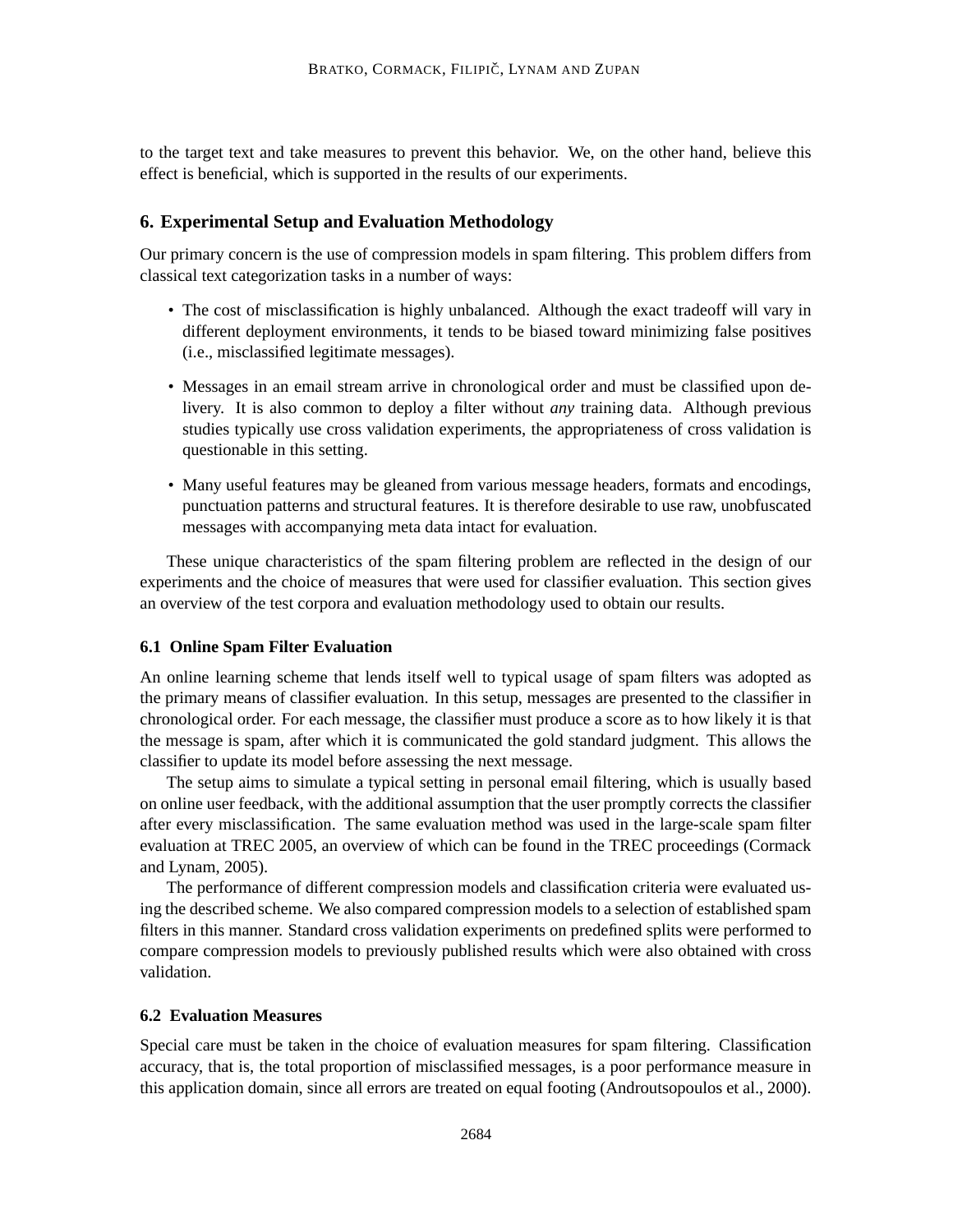In the binary spam filtering problem, spam messages are usually associated with the positive class, since these are the messages filtered by the system. Legitimate messages are thus designated to the negative class. If  $p$  is the total number of positive examples in the test set and  $n$  is the total number of negative examples, four classification outcomes are defined by the standard binary contingency table. Legitimate message may be incorrectly labeled as spam ( $fp$  – false positives) or correctly identified as legitimate (*tn* – true negatives). Similarly, spam messages may be incorrectly labeled as legitimate ( $fn$  – false negatives) or correctly identified as spam ( $tp$  – true positives). The false positive rate (FPR) and spam misclassification rate (SMR) are then defined as follows:

$$
FPR = \frac{fp}{n}, \qquad \text{SMR} = \frac{fn}{p}
$$

.

FPR and SMR measures are intuitive and appealing, however, it is difficult to compare systems based on these measures alone, since one of them can always be improved at the expense of the other.

It is assumed that the scores produced by a learning system are comparable across messages, so that a fixed filtering threshold can be used to balance between spam misclassification and false positive rates. Such scores lend themselves well to Receiver Operating Characteristic (ROC) curve analysis, which was the primary means of classifier evaluation in the study. The ROC curve is a plot of spam accuracy (1 – SMR) on the *Y* axis, as a function of the false positive rate on the *X* axis.<sup>5</sup> Each point on the curve corresponds to an actual (FPR, SMR) pair achieved by the classifier at a certain threshold value. The curve thus captures the behavior of the system at all possible filtering thresholds.

A good performance is characterized by a curve that reaches well into the upper left quadrant of the graph. The area under the ROC curve (AUC) is then a meaningful statistic for comparing filters. If we assume that high score values are associated with the positive class, the area under the curve equals the probability that a random positive example receives a higher score than a random negative example:

$$
AUC = P(score(x) > score(y) | c(x) = positive, c(y) = negative).
$$

Typical spam filters achieve very high values in the AUC statistic. For this reason, we report on the complement of the AUC value, that is, the area *above* the curve (1-AUC). Bootstrap resampling was used to compute confidence intervals for logit-transformed AUC values and to test for significance in paired comparisons. Where suitable, we also report SMR at filtering thresholds that result in "acceptable" false positives rates (0.01%, 0.1% and 1%). This measure is easier to interpret and gives insight in the kind of performance one can expect from a spam filter.

#### **6.3 Data Sets**

We report experimental results on five publicly available data sets and a private collection of email compiled by one of the authors. The basic statistics for all six corpora are given in Table 1.

The TREC public<sup>6</sup> corpus contains messages received by employees of the Enron corporation over a one year period. The original Enron data was carefully augmented with the addition of

<sup>5.</sup> It is traditional to name the axes of an ROC plot 1-specificity (*X* axis) and sensitivity (*Y* axis). Sensitivity is the proportion of correctly identified positive examples and specificity is the proportion of correctly identified negative examples.

<sup>6.</sup> The TREC corpus is available for download at http://plg.uwaterloo.ca/˜gvcormac/treccorpus/.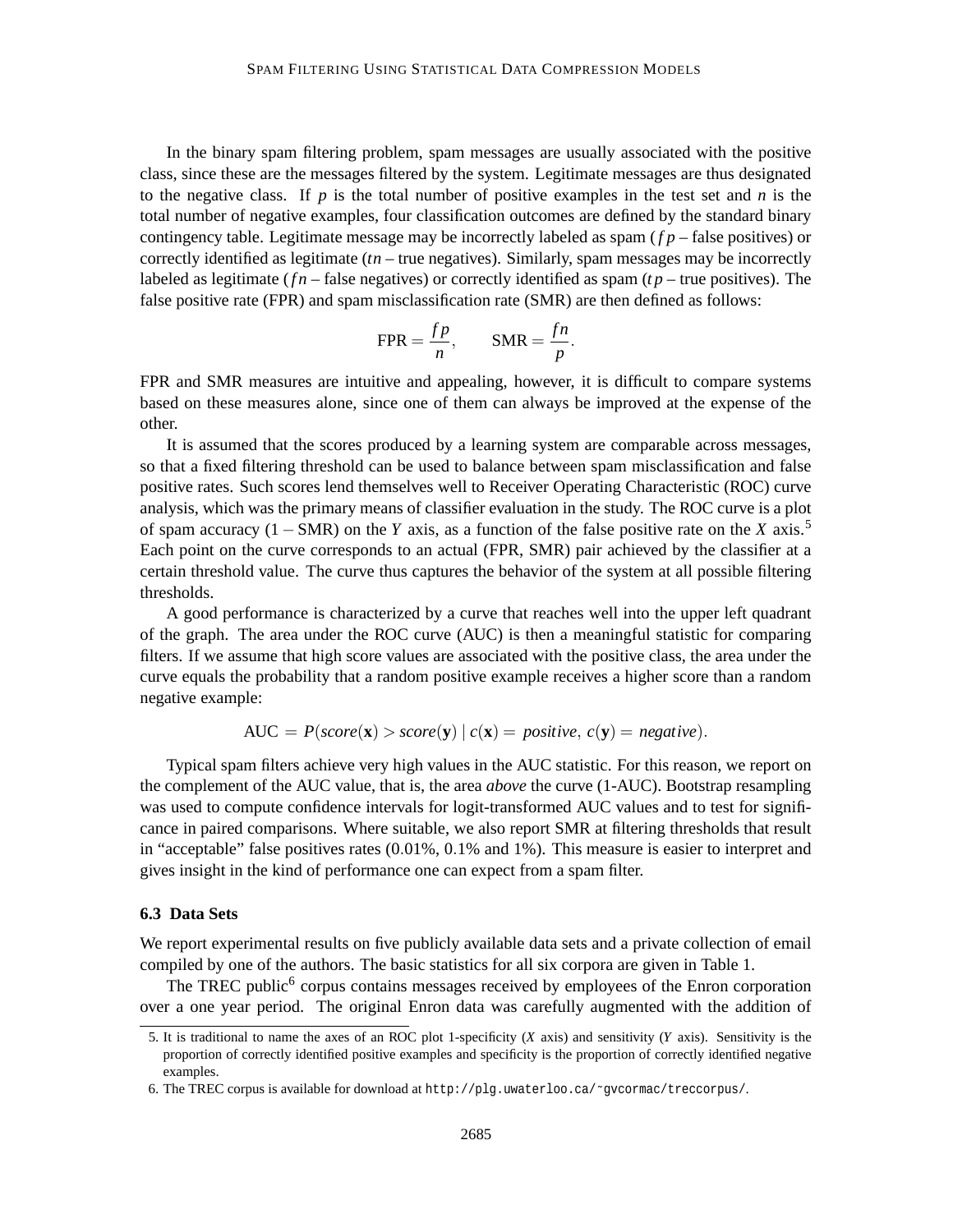#### BRATKO, CORMACK, FILIPIČ, LYNAM AND ZUPAN

| Data Set        | <i>Messages</i> | Spam  | Legitimate | Spam proportion |
|-----------------|-----------------|-------|------------|-----------------|
| TREC public     | 92189           | 52790 | 39399      | 57.3%           |
| MrX             | 49086           | 40048 | 9038       | 81.6%           |
| SpamAssassin    | 6033            | 1884  | 4149       | 31.2%           |
| Ling-Spam       | 2893            | 481   | 2412       | 16.6%           |
| PU <sub>1</sub> | 1090            | 480   | 610        | 44.0%           |
| PU <sub>3</sub> | 4130            | 1820  | 2310       | 44.1%           |

Table 1: Basic statistics for the evaluation data sets.

approximately 50,000 spam messages, so that they appear to be delivered to the Enron employees in the same time period as the legitimate email.

The MrX data set contains email messages received by a single email user over a period of 8 months. This data set and the TREC corpus were recently used for the spam filter evaluation track in TREC 2005. Results from the TREC evaluation that are most relevant to our study are reproduced in this paper.

The SpamAssassin<sup>7</sup> data set contains legitimate and spam email collected from the SpamAssassin developer mailing list. This data set is arguably the most widely used resource in popular evaluations of publicly available spam filters, often conducted by enthusiasts or system authors.

Ling-Spam<sup>8</sup> is a collection of email messages posted to a linguistics newsgroup, which were augmented with spam received by the authors of the data set. The messages are stripped of all attachments and headers, except for the subject field. A fair number of research studies report results on the Ling-Spam corpus. We used the "bare" version of this data set in our evaluation.

The PU1 and PU3<sup>9</sup> data sets are relatively small personal email collections. In order to preserve privacy, the words in the messages are replaced with numerical identifiers and punctuation is discarded. Non-textual message headers, sender and recipient fields, attachments and HTML tags are not included in these data sets. Duplicate spam messages received on the same day are also removed.

We used the online evaluation scheme described in the previous subsection to evaluate performance on the TREC public, MrX and SpamAssassin corpora. We performed cross validation experiments on the remaining three data sets, as was done in previous studies. The Ling-Spam, PU1 and PU3 data sets contain predefined 10-fold cross validation splits, which we used in our experiments. These data sets do not contain message headers, so the original chronological order required for online evaluation could not be recovered.

#### **6.4 Implementation and Parameters of DMC and PPM Models**

All results reported in the study were achieved using our own implementations of DMC and PPM compression models. Classifiers based on the DMC and PPM compression models were developed independently by the authors and differ in preprocessing strategies and certain implementation details.

<sup>7.</sup> The SpamAssassin data set is available at http://spamassassin.org/publiccorpus/.

<sup>8.</sup> The Ling-Spam data set is available at http://www.aueb.gr/users/ion/data/.

<sup>9.</sup> The PU1 and PU3 data sets are available for download at http://www.iit.demokritos.gr/skel/i-config/ downloads/PU123ACorpora.tar.gz.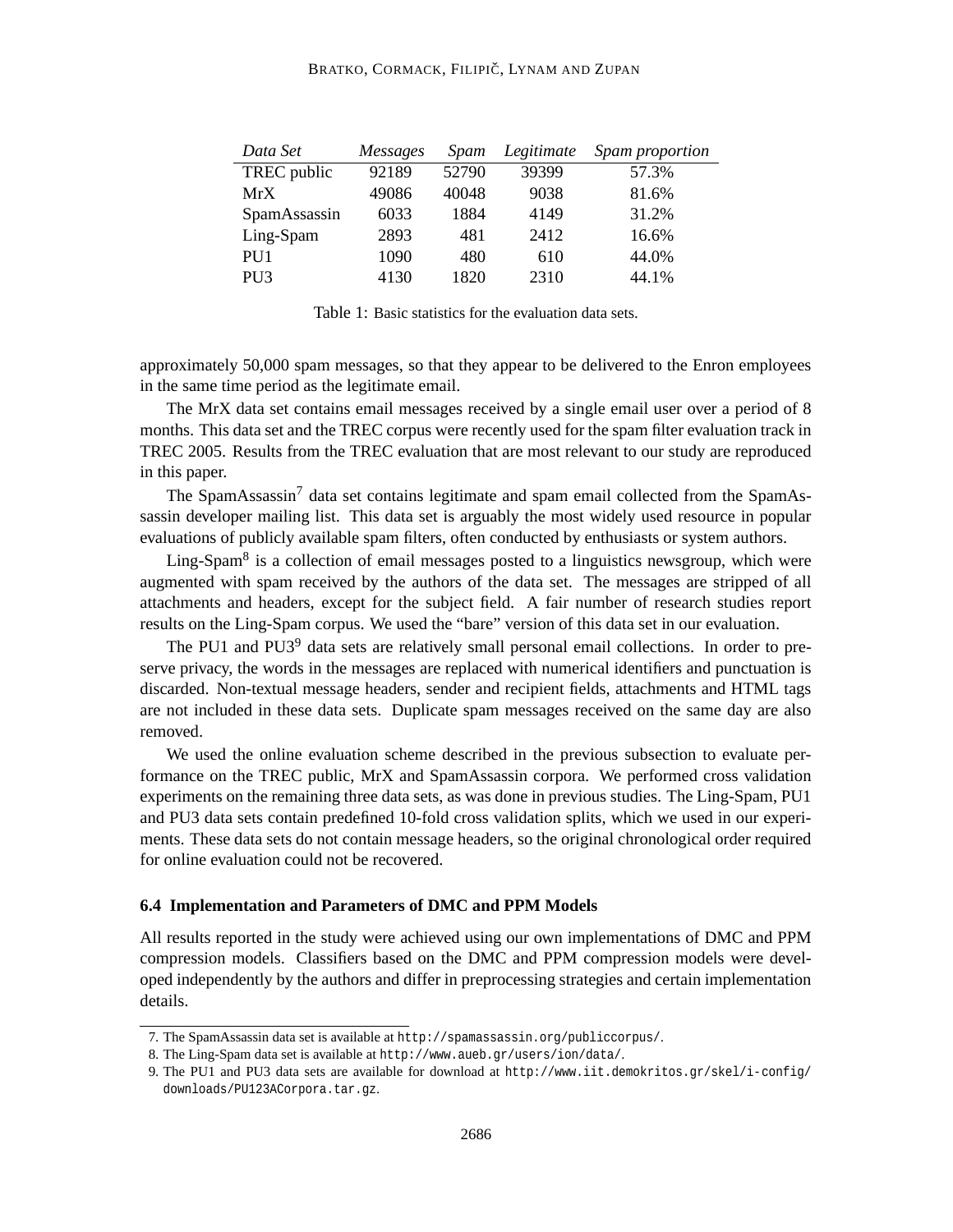The DMC model was primed with an initial braid structure (Cormack and Horspool, 1987), corresponding to an order-7 binary Markov model. DMC uses two parameters that control its state cloning mechanism. These parameters were set somewhat arbitrarily to  $(2,2)$ , since such values were known by the authors to perform well for data compression. The initial transition counts were set to 0.2, following a similar argument. The DMC implementation does not include MIME decoding. It also truncates all messages to 2500 bytes.

The PPM implementation used an order-6 PPM-D model in all trials. Order-4 and order-8 models were also tested in the TREC evaluation, from which it was concluded that performance is robust to the choice of this parameter (Bratko and Filipič, 2005). In data compression, an order-6 model would also be considered suitable for compression of English text. The source alphabet for PPM was restricted to 72 ASCII characters including alphanumerical symbols and commonly used punctuation. This alphabet was complemented with an additional symbol that was used for all other ASCII codes found in the text. Our PPM-based classifier decodes base64-encoded message parts and discards all non-text attachments before evaluation.

The PPM-based classifier used a memory buffer of approximately 800MB, substantially less than the DMC implementation which was limited to 2GB of RAM. Both algorithms used the same retraining strategy when this memory limit was reached in online evaluation experiments. Specifically, half of the training data was discarded and models were retrained from the more recent part of the email stream. This mechanism was invoked up to twice during online evaluation on the two larger data sets (MrX and the TREC public corpus), but was not used in any of the other trials.

We realize that this setup does not facilitate a fair comparison between the two compression algorithms in the online experiments (on raw email data), as the different preprocessing schemes were found to have an effect on performance in some of these experiments. However, the aim of this paper is the evaluation of compression models against existing spam filtering techniques, as well as a comparison of the two classification criteria discussed in Section 5. We are satisfied with the general observation that both algorithms exhibit similar performance, which strengthens our confidence in the applicability of the proposed methods for the spam filtering problem.

#### **6.5 Reference Systems Used for Comparative Evaluation**

A number of freely available open source spam filters have been introduced in recent years, motivated mainly by the influential essays of Graham (2004) and Robinson (2003). A wide variety of learning algorithms, training strategies, preprocessing schemes and recipes for feature engineering are employed in these systems. It is interesting to note that most publications that address spam filtering do not compare their proposed methods to these established alternatives.

We evaluate the performance of compression models against six popular open source filters. We also summarize results obtained in other studies that use the Ling-Spam, PU1 and PU3 corpora, and from which it is possible to determine misclassification rates from the published results. Table 2 lists all systems that were included in any of the comparisons.

## **7. Results**

In this section, we report the main results of our evaluation. We first evaluate the performance of the MCE and MDL classification criteria, that is, the effect of adapting the model to the target, for both compression algorithms. This is followed by an extensive evaluation of compression-based classifiers in comparison to established spam filters and results published in other studies. We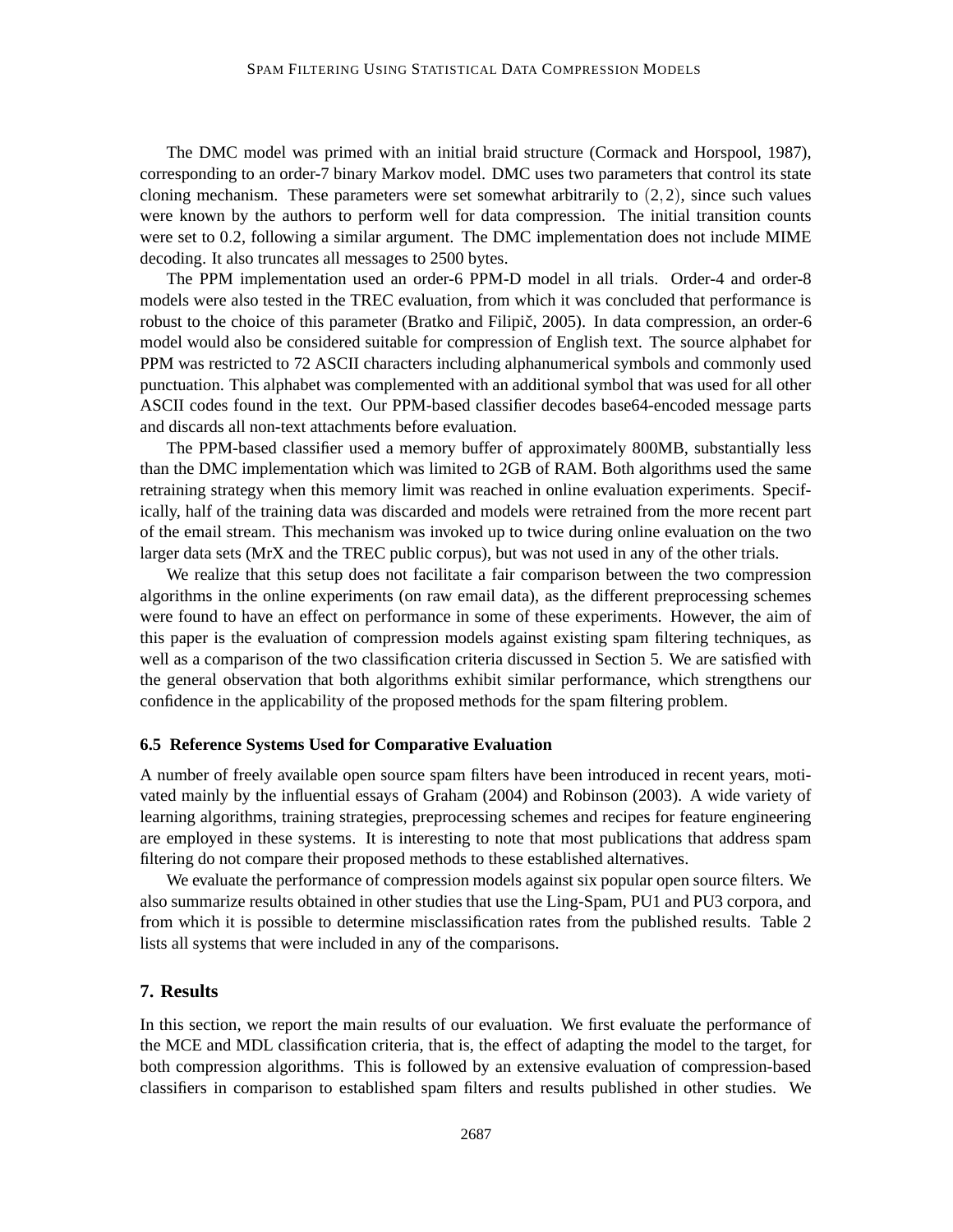| Label                     |                | <b>Description</b>                                                                                                         |
|---------------------------|----------------|----------------------------------------------------------------------------------------------------------------------------|
| Bogofilter <sup>a</sup>   | $\star$        | Version 0.94.0, default parameters (http://www.bogofilter.org).                                                            |
| Bogofilter <sup>b</sup>   | ٠              | Bogofilter version 0.95.2 as configured for TREC 2005 by the track organizers.                                             |
| $CRM114^a$                | $\star$        | Version 20041231, default parameters (http://crm114.sourceforge.net).                                                      |
| $CRM114^b$                | $\bullet$      | CRM114 specially configured by Assis et al. (2005) for TREC. Labeled                                                       |
|                           |                | "CRMSPAM2" at TREC 2005.                                                                                                   |
| dbacl <sup>a</sup>        | $^\star$       | Version 1.91, default parameters (http://dbacl.sourceforge.net).                                                           |
| dbacl <sup>b</sup>        |                | A custom version of dbacl prepared by the author for evaluation at TREC<br>(Breyer, 2005). Labeled "lbSPAM2" at TREC 2005. |
| SpamAssassin <sup>a</sup> | $\star$        | Version 3.0.2, combination of rule-based and learning components (http://                                                  |
|                           |                | spamassassin.apache.org).                                                                                                  |
| SpamAssassin <sup>b</sup> |                | Version 3.0.2, learning component only, as configured for TREC 2005 by the                                                 |
|                           |                | track organizers.                                                                                                          |
| SpamBayes <sup>a</sup>    | $^\star$       | Version 1.03, default parameters (http://spambayes.sourceforge.net).                                                       |
| SpamBayes <sup>b</sup>    | $\bullet$      | SpamBayes specially configured by Meyer (2005) for TREC. Labeled                                                           |
|                           |                | "tamSPAM1" at TREC 2005.                                                                                                   |
| SpamProbe                 | $\bullet\star$ | Version 1.0a, default parameters (http://spamprobe.sourceforge.net).                                                       |
| a-Bayes                   | $\Diamond$     | Naive Bayes, multi-variate Bernoulli model with binary features (Androutsopou-                                             |
|                           |                | los et al., 2000).                                                                                                         |
| a-FlexBayes               | ♦              | Flexible naive Bayes—uses kernel density estimation for estimating class-                                                  |
|                           |                | conditional probabilities of continuous valued attributes (Androutsopoulos et al.,                                         |
|                           |                | 2004).                                                                                                                     |
| a-LogitBoost              | $\Diamond$     | LogitBoost (variant of boosting) with decision stumps as base classifiers (An-                                             |
|                           |                | droutsopoulos et al., 2004).                                                                                               |
| a-SVM                     | $\Diamond$     | Linear kernel support vector machines (Androutsopoulos et al., 2004).                                                      |
| b-Stack                   | $\Diamond$     | Stacking of linear support vector machine classifiers built from different message                                         |
|                           |                | fields (Bratko and Filipič, 2006).                                                                                         |
| c-AdaBoost                | $\Diamond$     | Boosting of decision trees with real-valued predictions (Carreras and Márquez,                                             |
|                           |                | 2001).                                                                                                                     |
| gh-Bayes                  | $\Diamond$     | Naive Bayes (exact model unknown) with weighting of training instances ac-                                                 |
|                           |                | cording to misclassification cost ratio (Hidalgo, 2002).                                                                   |
| gh-SVM                    | $\Diamond$     | Linear support vector machine with weighting of training instances according to                                            |
|                           |                | misclassification cost ratio (Hidalgo, 2002).                                                                              |
| h-Bayes                   | $\Diamond$     | Multinomial naive Bayes (Hovold, 2005).                                                                                    |
| ks-Bayes                  | ♦              | Multinomial naive Bayes (Schneider, 2003).                                                                                 |
| p-Suffix                  | $\Diamond$     | Pattern matching of character sequences based on the suffix tree data structure                                            |
|                           |                | and various heuristic scoring functions (Pampapathi et al., 2006).                                                         |
| m-Filtron                 | $\Diamond$     | Support vector machines with linear kernels (Michelakis et al., 2004).                                                     |
| s-Stack                   | $\Diamond$     | Stacking of naive Bayes and k-nearest neighbors (Sakkis et al., 2001).                                                     |
| s-kNN                     | $\Diamond$     | k-nearest neighbors with attribute and distance weighting (Sakkis et al., 2003).                                           |
| <b>SVM</b>                | $\star$        | An adaptation of the SVM <sup>light</sup> package (Joachims, 1998) for the PU1 data set                                    |
|                           |                | due to Tretyakov (2004), linear kernel with $C = 1$ .                                                                      |
| Perceptron                | $\star$        | Implementation of the perceptron algorithm due to Tretyakov (2004).                                                        |

Table 2: Reference systems and results of previous studies reproduced for comparison. Entries are delimited by primary authors. Symbols indicate the source of reported results:

 $\star$  – this study  $\bullet$  – TREC 2005 evaluation  $\diamond$  – reproduced from other studies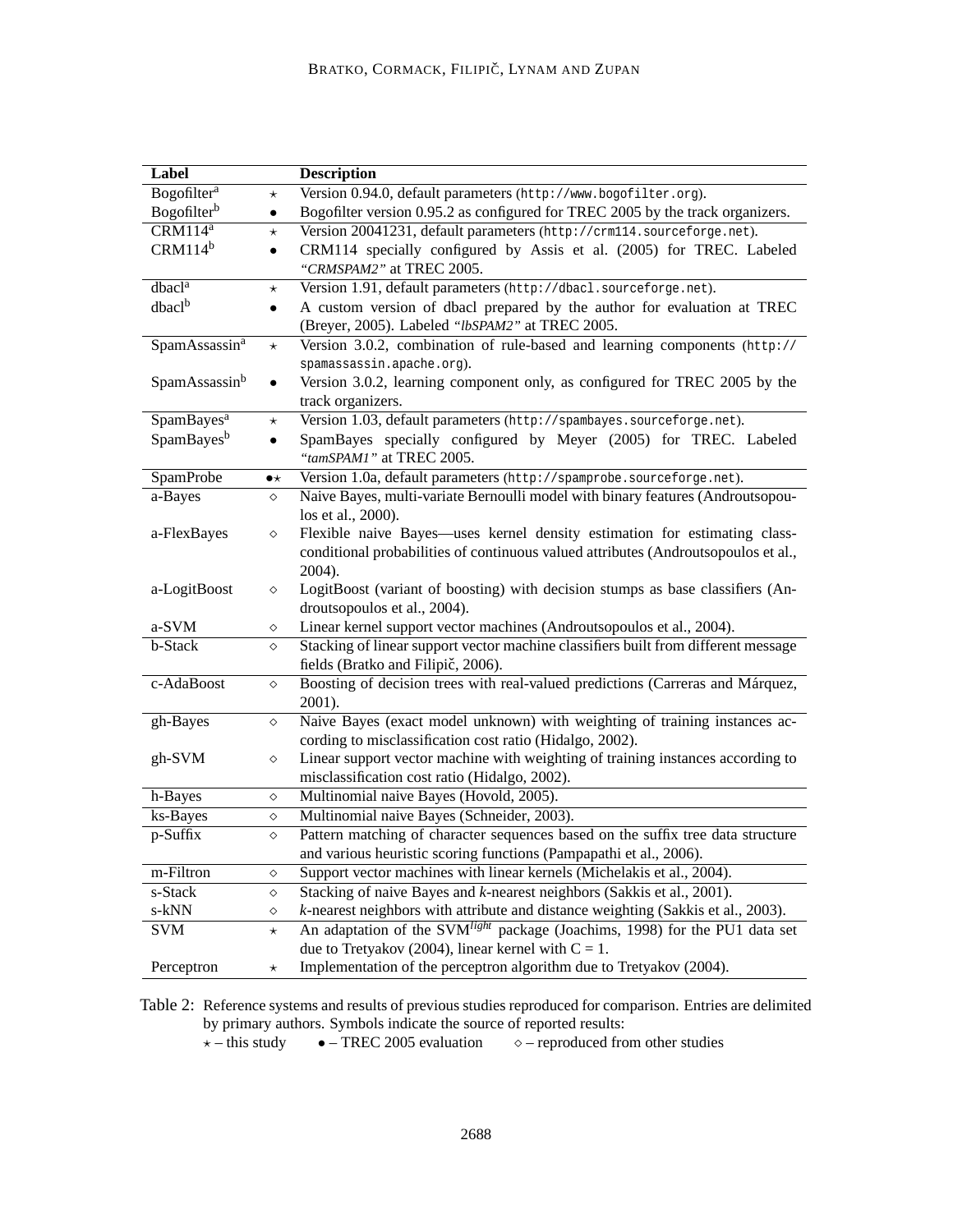conclude the section with experiments that study the effect of noise introduced in data by typical obfuscation tactics employed by spammers to evade filtering. Additional results from our evaluation are available in Online Appendix 1.<sup>10</sup>

#### **7.1 Performance of MCE vs. MDL Classification Criteria**

We evaluated the effect of adapting the compression model to the target document on the TREC public, MrX and SpamAssassin data sets. AUC scores achieved by the static and adaptive DMC and PPM models are listed in Table 3. The adaptive models clearly outperform their static counterparts on all data sets, sometimes strikingly so. The area above the ROC curve is more than halved in two of the six experiments and substantially improved in three of the remaining four trials. The improvement is smallest for the DMC model tested on the TREC public data set. As we shall see, even the baseline performance achieved by the static model is exceptionally good in this experiment, and thus hard to improve.

|             |                            | DMC                                                 | <b>PPM</b>           |                                      |  |
|-------------|----------------------------|-----------------------------------------------------|----------------------|--------------------------------------|--|
| Data Set    | <b>MCE</b>                 | MDL                                                 | <b>MCE</b>           | <b>MDL</b>                           |  |
| <b>TREC</b> | $0.014(0.010-0.020)$       | <b>0.013</b> (0.010–0.018)   0.038 (0.027–0.052)    |                      | $0.019^{\dagger}$ (0.015–0.023)      |  |
| MrX         | $0.065(0.040-0.11)$        | $0.037^{\dagger}$ (0.026–0.053)   0.11 (0.073–0.16) |                      | $0.069^{\dagger}$ (0.044–0.11)       |  |
| SpmAssn     | $0.31 \quad (0.21 - 0.47)$ | $0.20^{\dagger}$<br>$(0.14 - 0.30)$                 | $0.35$ $(0.20-0.60)$ | $0.15^{\dagger}$<br>$(0.086 - 0.26)$ |  |

Table 3: Performance of DMC and PPM algorithms in combination with the MCE and MDL classification criteria on the TREC public, MrX and SpamAssassin data sets. Results are in the area above the ROC curve 1-AUC(%) statistic and include 95% confidence intervals for this measure. The best results for each algorithm/data set pair are in bold. Statistically significant differences are marked with a  $\cdot$ <sup>†</sup>' sign (p < 0.01, one-tailed).

The ROC curves and 1-AUC learning curves of adaptive and static DMC and PPM models are depicted in Figure 2. Let us first comment on the ROC curves, which reveal an interesting and remarkably consistent pattern. Note that the ROC graphs are plotted in logarithmic scale for clarity, so a non-convex ROC area is not necessarily unexpected. Although adaptive models dominate throughout the curve in most experiments, the gain in the 1-AUC statistic can mostly be attributed to the fact that the adaptive models perform better at the extreme ends of the curves. Performance is comparable when FPR and SMR are balanced. The logarithmic scale should again be taken into consideration when examining the magnitude of this effect. This suggests that the adaptive model makes less gross mistakes, which are costly in terms of the AUC measure. Performance at the extreme ends of the curve is especially important when the cost of misclassification is unbalanced, so this is certainly a desirable property for spam filtering.

The learning curves in Figure 2 depict accumulated 1-AUC scores sampled at 1000 message intervals during the online learning experiments. They are again plotted in logarithmic scale to facilitate evaluation of the asymptotic performance of classifiers. The main observation offered by the learning curves is that the adaptive models do not achieve better overall performance at the price of slower learning rates. Their performance is superior throughout the runs. The difference in 1- AUC scores is in fact greater in the earlier stages of learning for two of the three data sets. This is intuitive, since the effect of adapting the models will be greater for simpler models built from

<sup>10.</sup> Available at http://ai.ijs.si/andrej/papers/jmlr2006/.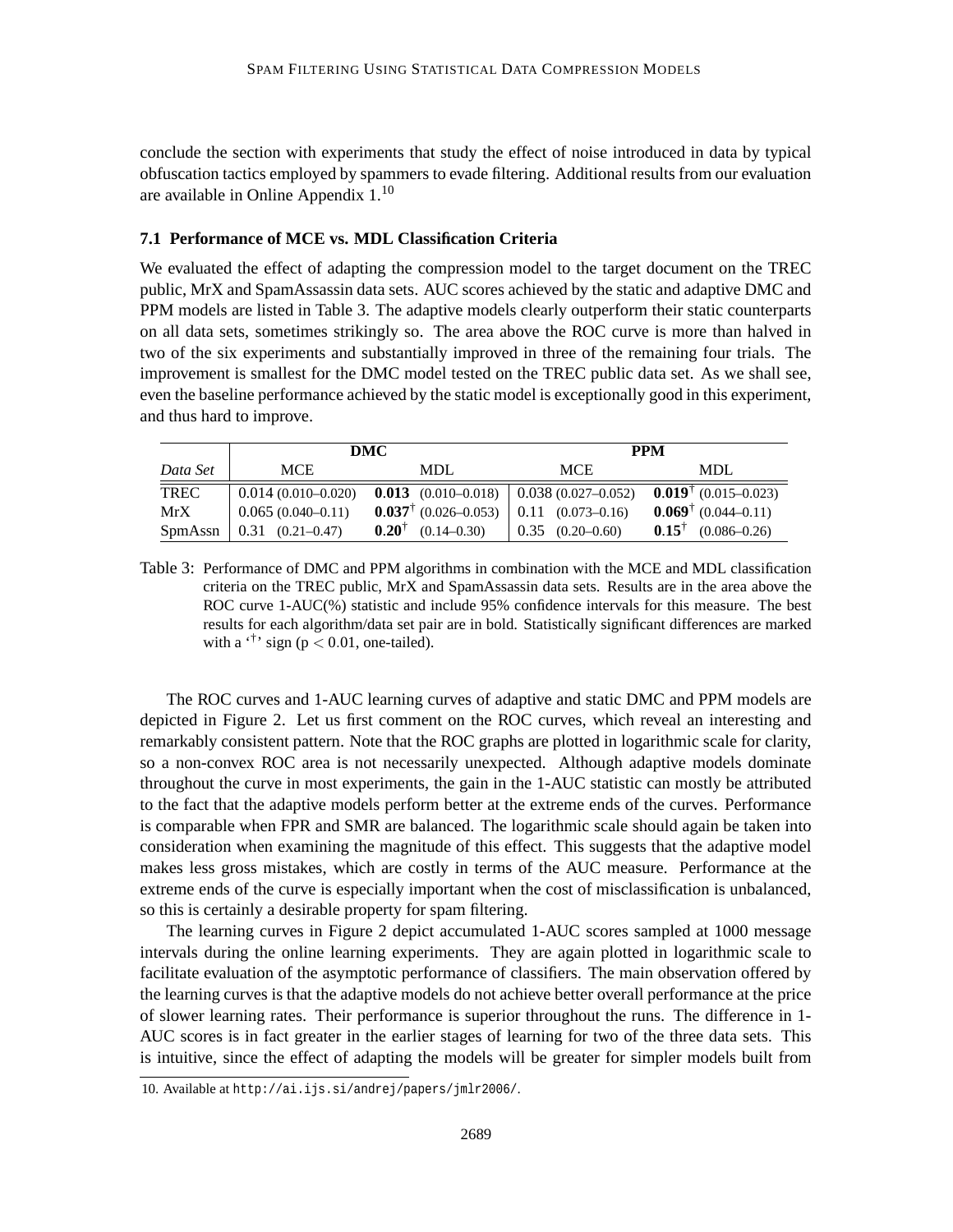

Figure 2: ROC curves (left) and 1-AUC learning curves (right) on the MrX, SpamAssassin and TREC public corpora. MCE and MDL classification criteria estimated with the DMC and PPM algorithms are compared.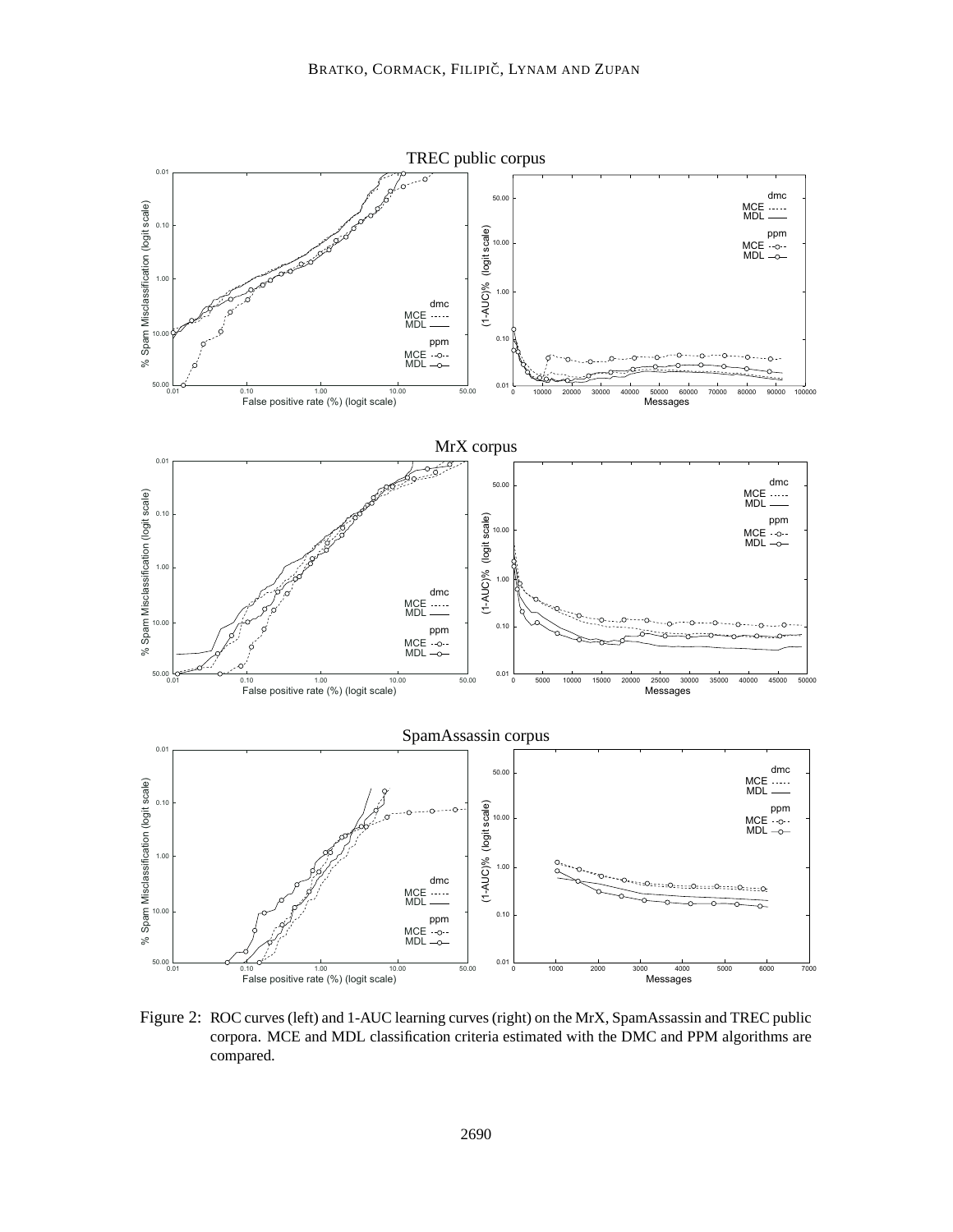limited training data. In Online Appendix  $2<sup>11</sup>$ , we address an apparent anomaly which occurs in the learning curve of the static version of the PPM classifier at around 12,000 messages on the TREC public corpus. The analysis presented in the appendix exposes the differences between the MCE and MDL classification criteria, but is beyond the scope of the current discussion.

#### **7.2 Comparison to Open Source Spam Filters**

The results of our experimental comparison of compression models and established open source filters are summarized in Table 4. Adaptive versions of the PPM and DMC classifiers were used for this comparison. In terms of the 1-AUC score, both compression models uniformly outperformed all of the competing filters, with the exception of the PPM classifier on the MrX corpus. The performance of DMC and PPM models on the TREC public corpus is particularly notable. Spam misclassification rates at hypothetical filtering thresholds that result in a low proportion of false positives are also shown. Although definitive conclusions are harder to draw from these measures, we find that both DMC and PPM feature prominently, outperforming other methods in two of the tree tradeoff points on every data set. ROC curves and learning curves of compression models and open source filters on the TREC public corpus are shown in Figure 3.



Figure 3: ROC curves (left) and 1-AUC learning curves (right) for compression models and a selection of established spam filters on the TREC public corpus.

#### **7.3 Comparison with Published Results**

We conducted standard cross validation experiments to evaluate classification performance of PPM and DMC (adaptive versions) on the Ling-Spam, PU1 and PU3 data sets. Implementations of the perceptron and SVM classifiers, as well as Bogofilter, a well-performing open source filter from previous experiments, were also tested in this manner. Results of these experiments are presented in Figures 4 and 5, in which we also reproduce results of previous studies on the same data. The simplified ROC-style graphs plot the number of misclassified spam messages against the number of false positives.

<sup>11.</sup> Available at http://ai.ijs.si/andrej/papers/jmlr2006/.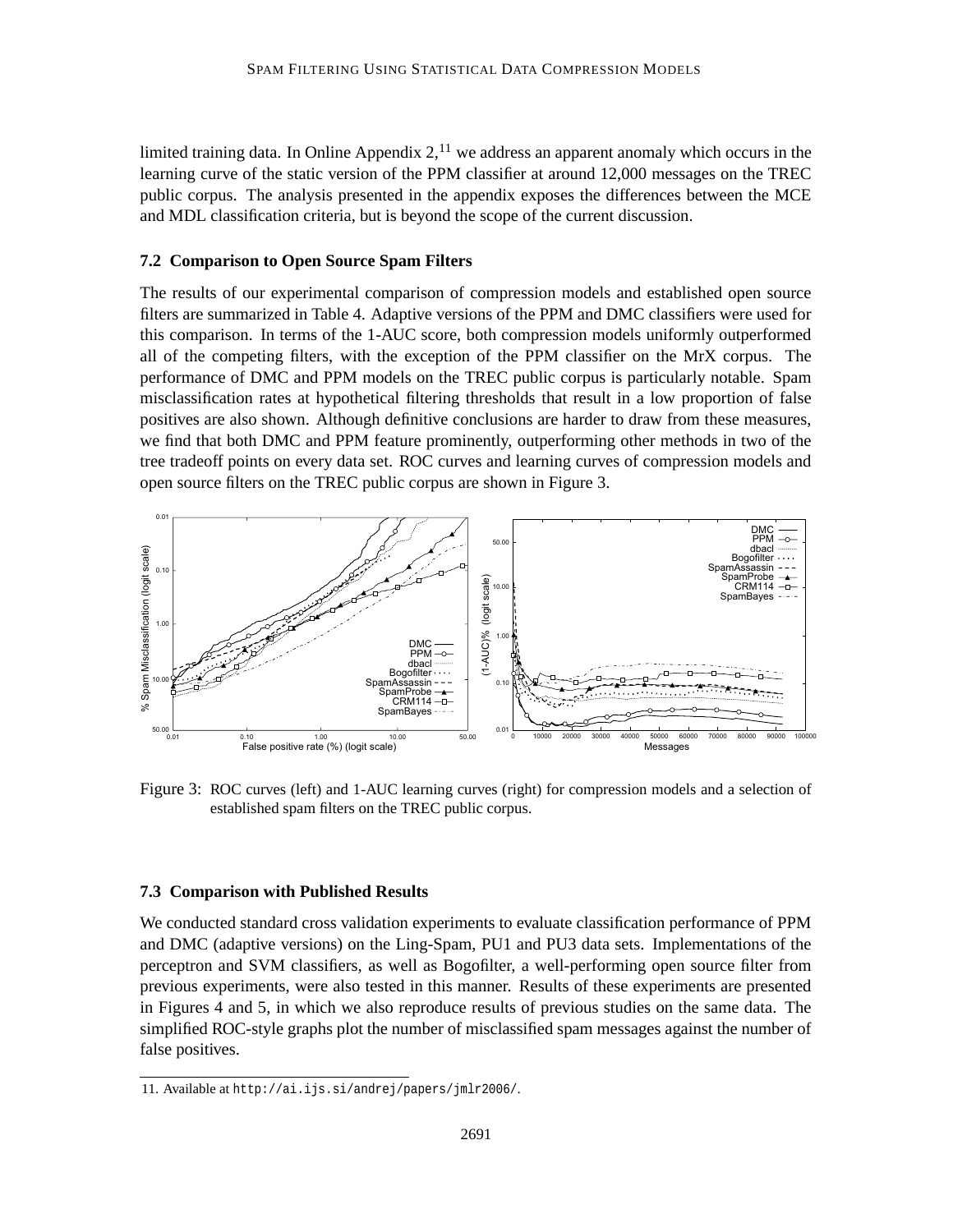| Filter                         | $1-AUC(%)$                                        | SMR at 1% FP | SMR at 0.1% FP | <b>SMR</b> at 0.01% FP |  |  |  |
|--------------------------------|---------------------------------------------------|--------------|----------------|------------------------|--|--|--|
| $\overline{\text{DMC}}$        | $\textcolor{red}{\dagger}$ 0.013 (0.010 – 0.018)  | 0.22%        | 1.17%          | 14.47%                 |  |  |  |
| <b>PPM</b>                     | $\text{ }^{\dagger}$ <b>0.019</b> (0.015 – 0.023) | 0.36%        | 1.78%          | 9.89%                  |  |  |  |
| dbacl <sup>b</sup>             | $0.037(0.031 - 0.045)$                            | 0.45%        | 5.19%          | 19.77%                 |  |  |  |
| Bogofilter <sup>b</sup>        | $0.048(0.038 - 0.062)$                            | 0.33%        | 3.41%          | 10.39%                 |  |  |  |
| SpamAssassinb                  | $0.059(0.044 - 0.081)$                            | 0.37%        | 2.56%          | 7.81%                  |  |  |  |
| SpamProbe                      | $0.059(0.049 - 0.071)$                            | 0.65%        | 2.77%          | 15.30%                 |  |  |  |
| $CRM114^b$                     | $0.122(0.102 - 0.145)$                            | 0.68%        | 4.52%          | 17.17%                 |  |  |  |
| SpamBayes <sup>b</sup>         | $0.164(0.142 - 0.189)$                            | 1.63%        | 6.92%          | 12.55%                 |  |  |  |
| MrX corpus                     |                                                   |              |                |                        |  |  |  |
| Filter                         | $1-AUC(%)$                                        | SMR at 1% FP | SMR at 0.1% FP | SMR at 0.01% FP        |  |  |  |
| $\overline{\text{DMC}}$        | $\textcolor{red}{\ddagger}$ 0.037 (0.026 – 0.053) | 0.32%        | 5.08%          | 36.16%                 |  |  |  |
| Bogofilter <sup>b</sup>        | $0.045(0.032 - 0.063)$                            | 0.57%        | 3.90%          | 31.04%                 |  |  |  |
| $CRM114^b$                     | $0.051(0.035 - 0.075)$                            | 0.43%        | 9.65%          | 47.76%                 |  |  |  |
| <b>PPM</b>                     | $0.069(0.044 - 0.107)$                            | 0.56%        | 9.72%          | 94.42%                 |  |  |  |
| $dbac1^b$                      | $0.083(0.054 - 0.130)$                            | 0.43%        | 10.24%         | 99.09%                 |  |  |  |
| SpamAssassinb                  | $0.097(0.070 - 0.135)$                            | 0.77%        | 6.19%          | 83.06%                 |  |  |  |
| SpamProbe                      | $0.097(0.063 - 0.150)$                            | 0.35%        | 15.54%         | 95.08%                 |  |  |  |
| SpamBayes <sup>b</sup>         | $0.138(0.111 - 0.171)$                            | 1.10%        | 6.51%          | 45.65%                 |  |  |  |
| SpamAssassin corpus            |                                                   |              |                |                        |  |  |  |
| Filter                         | $1-AUC(%)$                                        | SMR at 1% FP | SMR at 0.1% FP | SMR at 0.01% FP        |  |  |  |
| $\overline{PPM}$               | $0.148(0.086 - 0.256)$                            | 1.06%        | 38.67%         | 66.42%                 |  |  |  |
| <b>DMC</b>                     | $0.202(0.136 - 0.301)$                            | 2.39%        | 48.86%         | 64.93%                 |  |  |  |
| <b>Bogofilter</b> <sup>a</sup> | $0.209(0.140 - 0.312)$                            | 3.08%        | 57.67%         | 99.10%                 |  |  |  |
| SpamAssassin <sup>a</sup>      | $0.254(0.173 - 0.373)$                            | 4.93%        | 24.77%         | 100.00%                |  |  |  |
| dbacl <sup>a</sup>             | $0.262(0.169 - 0.404)$                            | 2.65%        | 58.36%         | 79.26%                 |  |  |  |
| SpamProbe                      | $0.296(0.195 - 0.450)$                            | 2.18%        | 74.43%         | 99.47%                 |  |  |  |
| CRM114 <sup>a</sup>            | 1.143 $(0.902 - 1.446)$                           | 6.26%        | 57.82%         | 83.02%                 |  |  |  |
| SpamBayes <sup>a</sup>         | 1.391 $(1.036 - 1.867)$                           | 11.35%       | 92.73%         | 99.26%                 |  |  |  |

TREC public corpus

Table 4: Performance of DMC, PPM and a selection of established spam filters on the TREC public, MrX and SpamAssassin data sets. Filters are ordered by decreasing performance in the 1-AUC statistic. Significant differences between AUC scores achieved by the compression models and the best competing filter are marked with a  $\cdot$ <sup>†</sup>' sign (p < 0.05, one-tailed).

On the Ling-Spam data set, both compression models are comparable to the suffix tree approach of Pampapathi et al. (2006). These three classifiers dominate the other methods at all filtering thresholds. Both the suffix tree classifier and the compression models considered in this paper operate on character-level or binary sequences. All other methods use the standard bag-of-words representation for modeling text. This suggests that methods based on sub-word symbol sequences are more suitable for the Ling-Spam data set, and we believe this to be the case for spam filtering in general. However, experimental results on the PU1 and PU3 corpora show that character or binary-level modeling of text is not the only advantage offered by the compression models.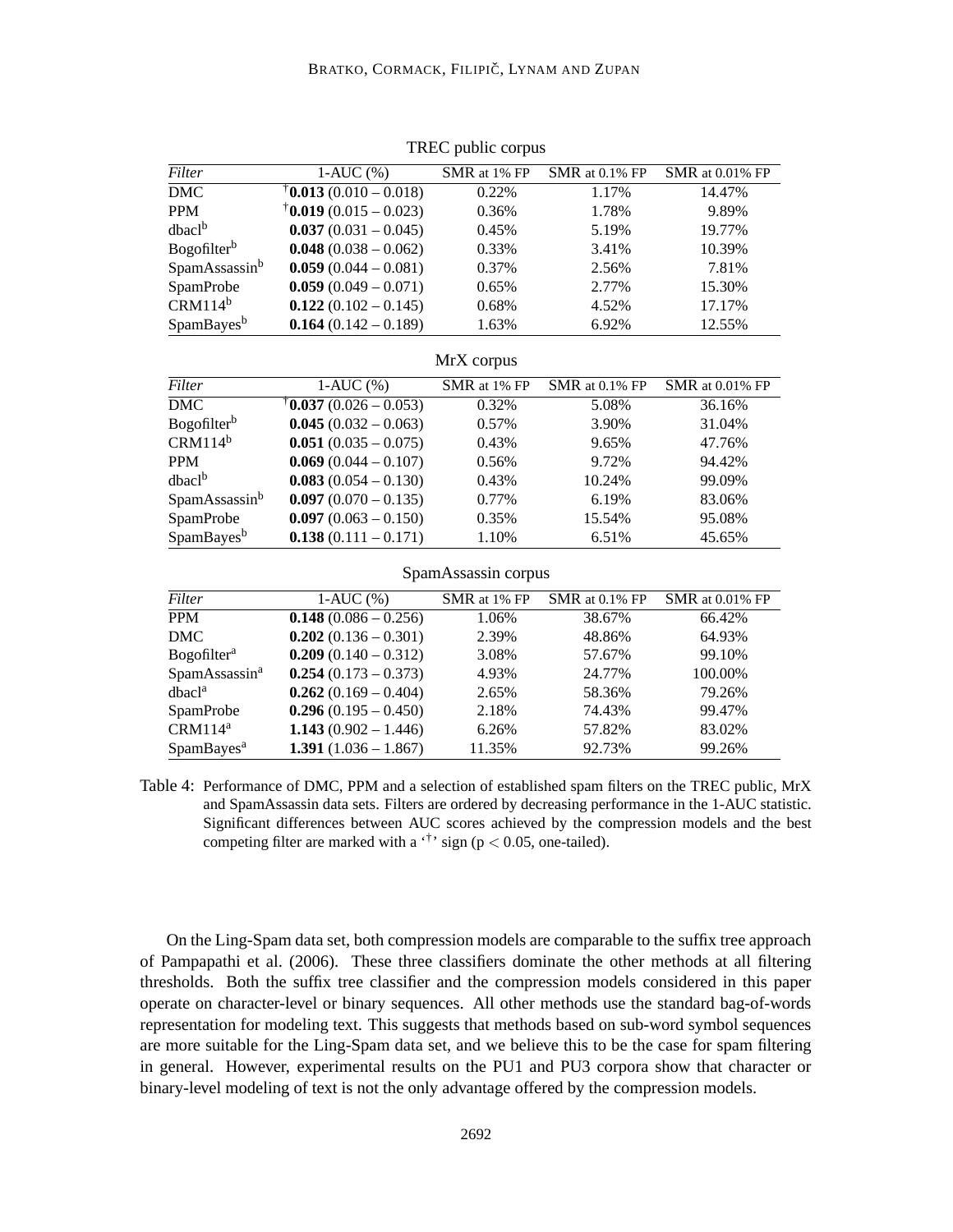

Figure 4: Performance of compression models in comparison to the perceptron and SVM classifiers, Bogofilter and previously published results on the Ling-Spam data set.

The PU1 and PU3 data sets contain pre-tokenized messages in which the original words are replaced with numeric identifiers. We converted these messages to binary format by replacing token identifiers with their 16 bit binary equivalents. This representation was used to evaluate the performance of the DMC classifier on the two data sets. We believe this is fair, since DMC uses a binary alphabet and is hurt by the artificial tokenization of these data sets. The PPM classifier was tested on the unprocessed original version of the data sets. Digits in numeric identifiers were converted to alphabetical characters for testing with Bogofilter, since the filter handles digits differently from alphabetical character strings.

The graphs in Figure 5 show classification performance on the PU1 and PU3 data sets and are perhaps the most surprising result reported in this paper. Both compression models outperform other classifiers almost uniformly across the range of 'interesting' filtering thresholds, despite the fact that the data sets were produced for tokenization-based filters. The SVM is competitive on the PU1 data set. Other methods are further behind the SVM in both trials. We attribute the good performance of compression models in these tests to the fact that tokens are *not* considered independently. Their probability is always evaluated with respect to the local context, which was already found to be beneficial for word-level models in previous studies (Peng et al., 2004). Compression models offer the additional advantage over language models considered by Peng et al. (2004) in their effective strategy for adapting the model structure incrementally. By design, the compression models can discover phrase-level patterns just as naturally as sub-word patterns.

#### **7.4 Sensitivity to Noise in the Data**

One of the perceived advantages of statistical data compression models over standard text categorization algorithms is that they do not require any preprocessing of the data. Classification is not based on word tokens or manually constructed features, which is in itself appealing from the implementation standpoint. For spam filtering, this property is especially welcome, since preprocessing steps are error-prone and are often exploited by spammers in order to evade filtering. A typical strategy is to distort words with common spelling mistakes or character substitutions, which may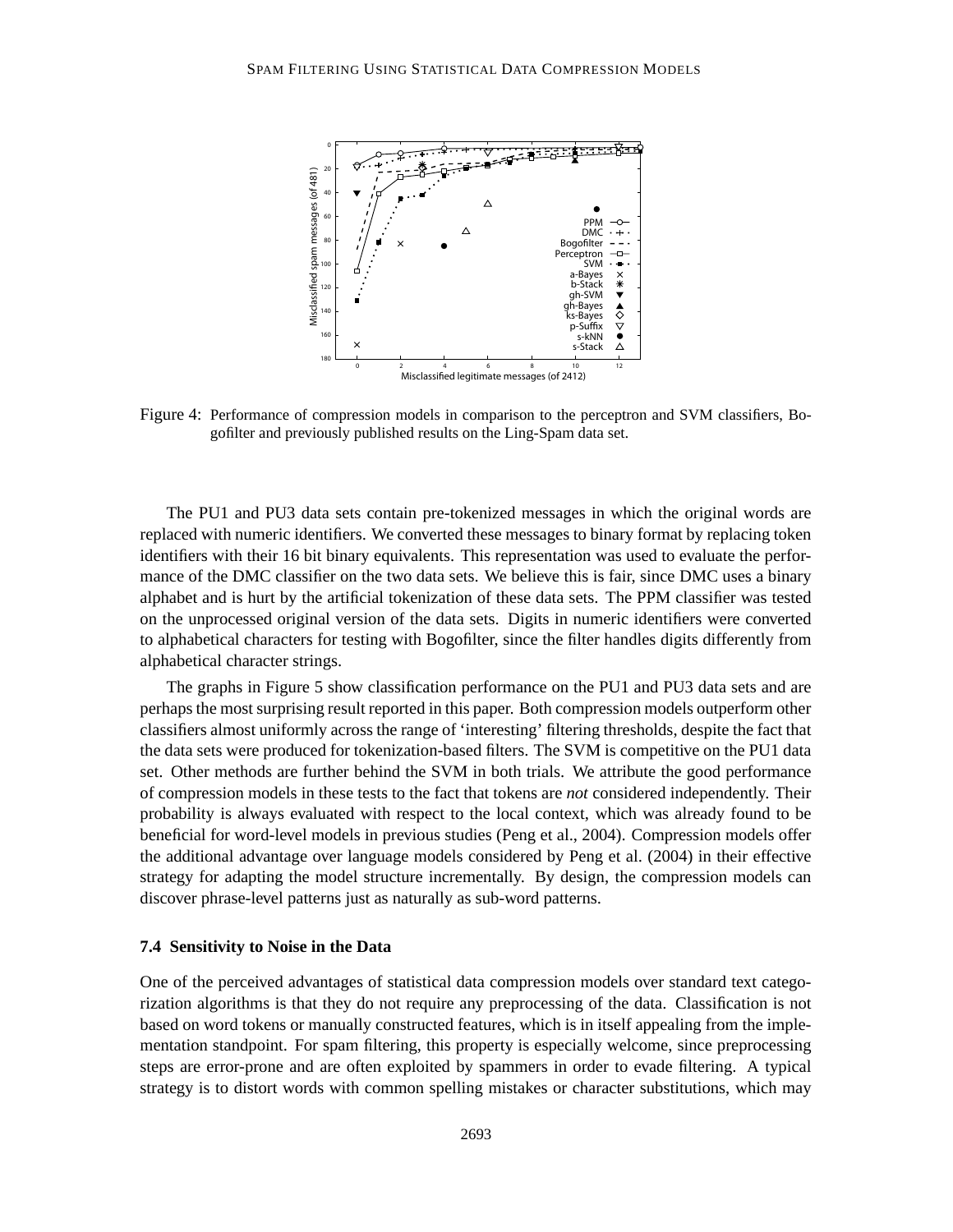

Figure 5: Performance of compression models in comparison to the perceptron and SVM classifiers, Bogofilter and previously published results on the PU1 (left) and PU3 (right) data sets.

confuse an automatic filter. We believe that compression models are much more robust to such tactics than methods which require tokenization.

To support this claim, we conducted an experiment in which all messages in the SpamAssassin data set were distorted by substituting characters in the original text with random alphanumeric characters and punctuation. The characters in the original message that were subject to such a substitution were also chosen randomly. By varying the probability of distorting each character, we evaluated the effect of such noise on classification performance.

For this experiment, all messages were first decoded and stripped of non-textual attachments. Noise was added to the subject and body parts of messages. Adaptive compression models and Bogofilter, a representative tokenization-based filter, were evaluated on the resulting data set. We then stripped the messages of all headers except subjects and repeated the evaluation. The results of these experiments are depicted in Figure 6. They show that compression models are indeed very robust to noise. Even after 20% of all characters are distorted, rendering messages practically illegible, they retain a respectable performance. The advantage of compression models on noisy data is particularly pronounced in the second experiment, where the classifier must rely solely on the (distorted) textual contents of the messages. It is interesting to note that the performance of PPM increases slightly at the 5% noise level if headers are kept intact. We have no definitive explanation for this phenomenon. We suspect that introducing noise in the text implicitly increases the influence of the non-textual message headers, and that this effect is beneficial.

#### **8. Conclusion**

In comparison to tokenization-based classification methods, compression models offer a number of advantages that are especially relevant for spam filtering. By operating directly on sequences, tokenization, stemming and other tedious and error-prone preprocessing steps are omitted altogether. It is precisely these volatile preprocessing steps that are often exploited by spammers in order to evade filtering. Also, characteristic sequences of punctuation and other special characters, which are generally thought to be useful in spam filtering, are naturally included in the model. The algo-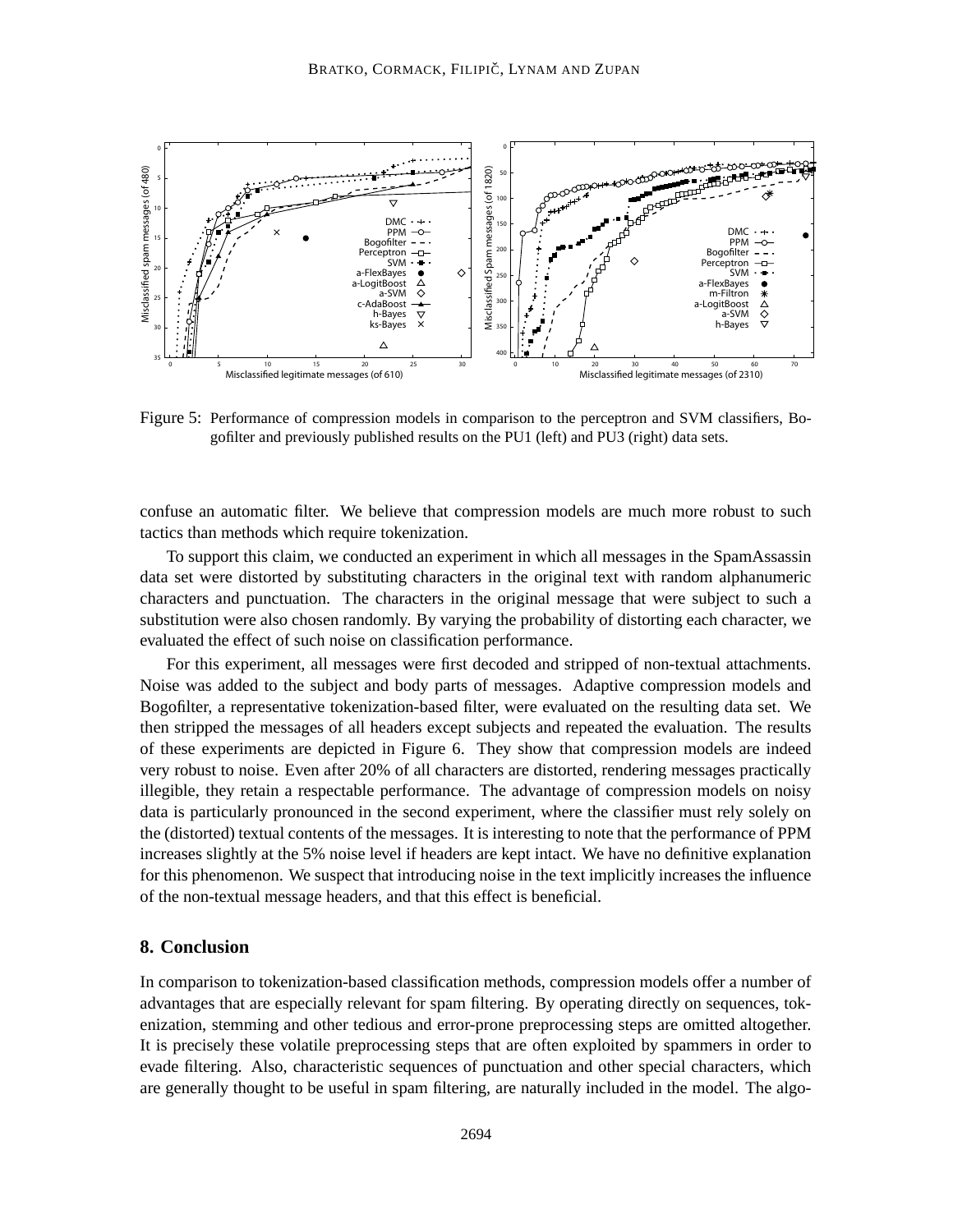

Figure 6: Effect of noise on classification performance on the SpamAssassin data set. The graph shows 1- AUC scores with 95% confidence intervals for PPM, DMC and the tokenization-based Bogofilter system at different levels of artificial random noise in the data.

rithms are efficient, with training and classification times linear in the amount of data. The models are incrementally updateable, which is often a requirement for practical spam filters that support online learning based on user feedback.

Empirically, we demonstrate that compression models perform very well for spam filtering, consistently outperforming established spam filters and other methods proposed in previous studies. We also show that compression models are very robust to the type of noise introduced in the text by typical obfuscation tactics used by spammers. This should make them difficult for spammers to defeat, but also makes them attractive for other text categorization problems that contain noisy data, such as classification of text extracted with optical character recognition.

Finally, we find that updating compression models adaptively to the target document is beneficial for classification, particularly in improving the AUC measure. This is especially desirable when the cost of misclassification is uneven, as is the case in spam filtering. The modification has a natural interpretation in terms of the minimum description length principle. Although we are aware of no parallel to this in existing text classification research, the same approach could easily be adopted for the popular multinomial naive Bayes model (McCallum and Nigam, 1998) and possibly also for other incremental models. We believe this to be an interesting avenue for future research.

The large memory requirements of compression models are a major disadvantage of this approach. To this end, effective pruning strategies should be investigated in order to bring the models within limits that would be suitable for practical applications. Should compression models actually be employed in practice, the adversarial nature of spam filtering suggests spammers will react to these techniques. It remains to be seen whether their efforts could reduce the long-term efficacy of the proposed approach.

#### **References**

P. H. Algoet and T. M. Cover. A sandwich proof of the Shannon-McMillan-Breiman theorem. *Annals of Probability*, 16:899–909, 1988.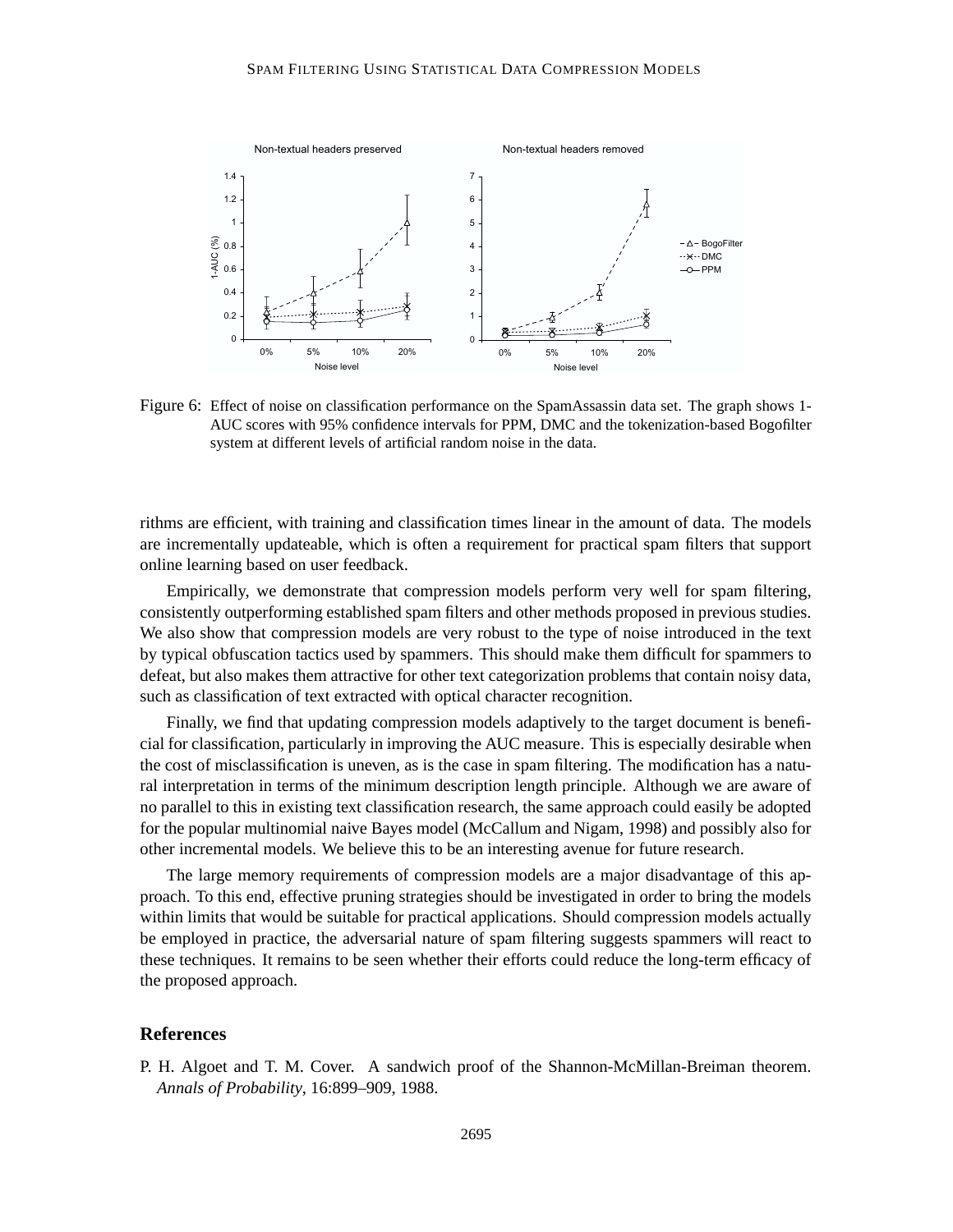- I. Androutsopoulos, J. Koutsias, K. V. Chandrinos, G. Paliouras, and C. D. Spyropoulos. An evaluation of naive bayesian anti-spam filtering. In *Proc. of the Workshop on Machine Learning in the New Information Age, 11th European Conference on Machine Learning (ECML 2000)*, pages 9–17, 2000.
- I. Androutsopoulos, G. Paliouras, and E. Michelakis. Learning to filter unsolicited commercial e-mail. Technical Report 2004/2, NCSR "Demokritos", October 2004.
- F. Assis, W. Yerazunis, C. Siefkes, and S. Chhabra. CRM114 versus Mr. X: CRM114 notes for the TREC 2005 spam track. In *Proc. 14th Text REtrieval Conference (TREC 2005)*, Gaithersburg, MD, November 2005.
- A. R. Barron, J. Rissanen, and B. Yu. The minimum description length principle in coding and modeling. *IEEE Transactions on Information Theory*, 44(6):2743–2760, 1998.
- D. Benedetto, E. Caglioti, and Loreto V. Language trees and zipping. *Physical Review Letters*, 88 (4), 2002.
- A. Bratko and B. Filipič. Spam filtering using character-level markov models: Experiments for the TREC 2005 Spam Track. In *Proc. 14th Text REtrieval Conference (TREC 2005)*, Gaithersburg, MD, November 2005.
- A. Bratko and B. Filipič. Exploiting structural information for semi-structured document categorization. *Information Processing & Management*, 42(3):679–694, 2006.
- L. A. Breyer. DBACL at the TREC 2005. In *Proc. 14th Text REtrieval Conference (TREC 2005)*, Gaithersburg, MD, November 2005.
- P. F. Brown, S. Della Pietra, V. J. Della Pietra, J. C. Lai, and R. L. Mercer. An estimate of an upper bound for the entropy of english. *Computational Linguistics*, 18(1):31–40, 1992.
- X. Carreras and L. Marquez. ´ Boosting trees for anti-spam email filtering. In *Proc. of RANLP-2001, 4th International Conference on Recent Advances in Natural Language Processing*, 2001.
- J. G. Cleary and W. J. Teahan. Unbounded length contexts for PPM. *The Computer Journal*, 40 (2/3):67–75, 1997.
- J. G. Cleary and I. H. Witten. Data compression using adaptive coding and partial string matching. *IEEE Transactions on Communications*, COM-32(4):396–402, April 1984.
- G. V. Cormack and R. N. S. Horspool. Data compression using dynamic Markov modelling. *The Computer Journal*, 30(6):541–550, 1987.
- G. V. Cormack and T. R. Lynam. TREC 2005 Spam Track overview. In *Proc. 14th Text REtrieval Conference (TREC 2005)*, Gaithersburg, MD, November 2005.
- E. Frank, C. Chui, and I. H. Witten. Text categorization using compression models. In *Proceedings of DCC-00, IEEE Data Compression Conference*, pages 200–209, Snowbird, US, 2000. IEEE Computer Society Press, Los Alamitos, US.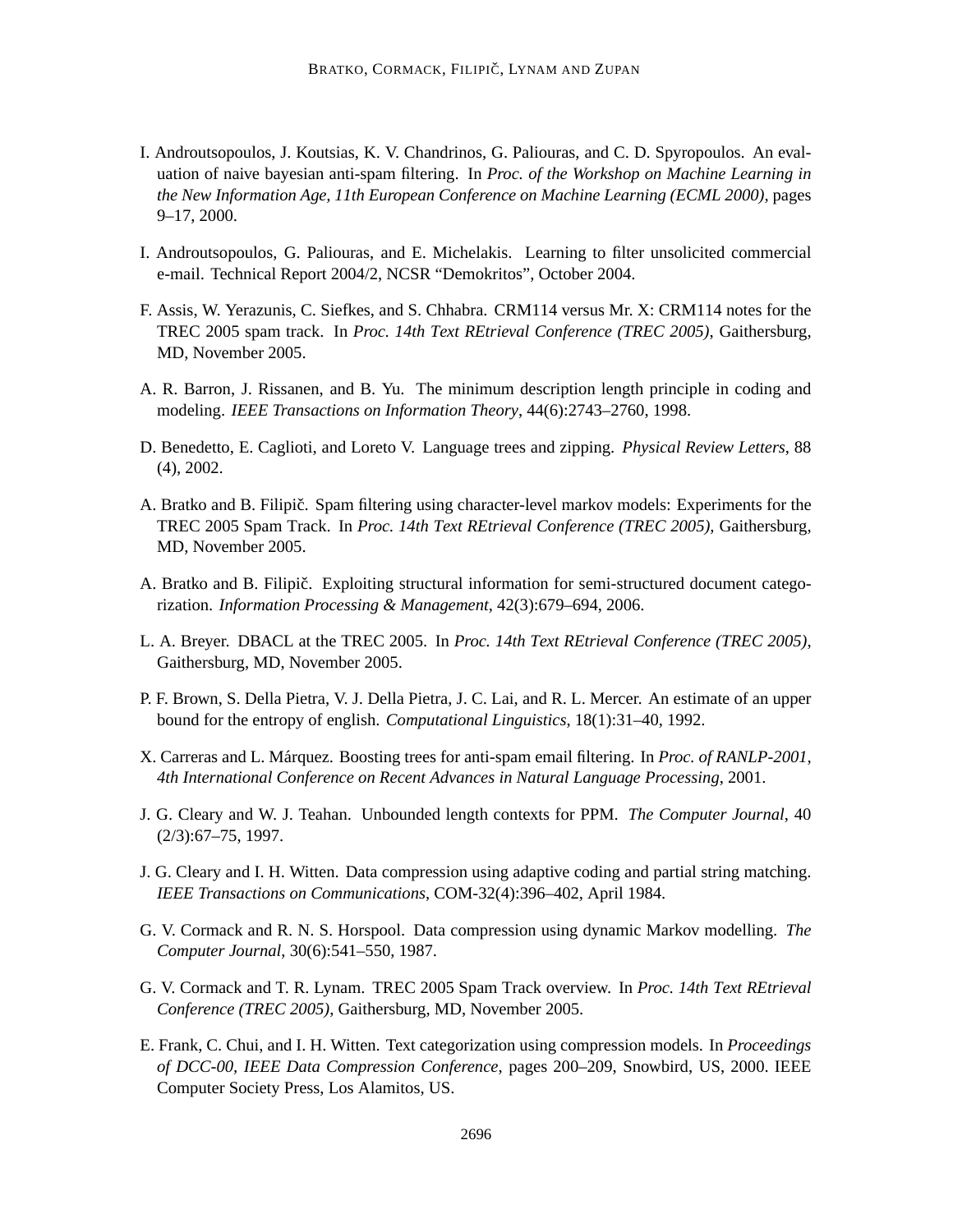- J. Goodman, D. Heckerman, and R. Rounthwaite. Stopping spam. *Scientific American*, 292(4): 42–88, April 2005.
- P. Graham. *Hackers and Painters, Big Ideas from the Computer Age*, chapter 8, pages 121–130. O'Reilly, 2004.
- P. Grünwald. A tutorial introduction to the minimum description length principle. In P. Grünwald, I. J. Myung, and M. Pitt, editors, *Advances in Minimum Description Length: Theory and Applications*, pages 3–81. MIT Press, 2005.
- J. M. G. Hidalgo. Evaluating cost-sensitive unsolicited bulk email categorization. In *SAC '02: Proceedings of the 2002 ACM Symposium on Applied Computing*, pages 615–620, Madrid, March 2002. ACM Press.
- J. Hovold. Naive bayes spam filtering using word-position-based attributes. In *Proc. of the 2nd Conference on Email and Anti-Spam (CEAS 2005)*, Palo Alto, CA, July 2005.
- P. G. Howard. *The Design and Analysis of Efficient Lossless Data Compression Systems.* PhD thesis, Brown University, Providence, Rhode Island, 1993.
- T. Joachims. Making large-scale support vector machine learning practical. In B. Schölkopf, C. Burges, and A. Smola, editors, *Advances in Kernel Methods: Support Vector Machines*. MIT Press, 1998.
- E. Keogh, S. Lonardi, and C. A. Ratanamahatana. Towards parameter-free data mining. In *KDD '04: Proc. of the 10th ACM SIGKDD conference on Knowledge Discovery and Data mining*, pages 206–215, Seattle, WA, 2004. ACM Press.
- P. Kontkanen, P. Myllymki, W. Buntine, J. Rissanen, and H. Tirri. An MDL framework for data clustering. In P. Grünwald, I. J. Myung, and M. Pitt, editors, *Advances in Minimum Description Length: Theory and Applications*. MIT Press, 2005.
- M. Li, X. Chen, X. Li, B. Ma, and P. Vitányi. The similarity metric. In *Proc. of the 14th Annual ACM-SIAM Symposium on Discrete Algorithms*, pages 863–872, 2003.
- A. McCallum and K. Nigam. A comparison of event models for naive bayes text classification. In *AAAI-98 Workshop on Learning for Text Categorization*, 1998.
- T. A. Meyer. A TREC along the spam track with SpamBayes. In *Proc. 14th Text REtrieval Conference (TREC 2005)*, Gaithersburg, MD, November 2005.
- E. Michelakis, I. Androutsopoulos, G. Paliouras, G. Sakkis, and P. Stamatopoulos. Filtron: A learning-based anti-spam filter. In *Proceedings of the 1st Conference on Email and Anti-Spam (CEAS 2004)*, Mountain View, CA, July 2004.
- R. Pampapathi, B. Mirkin, and M. Levene. A suffix tree approach to anti-spam email filtering. *Machine Learning*, 65(1):309–338, 2006.
- F. Peng, D. Schuurmans, and S. Wang. Augmenting naive bayes classifiers with statistical language models. *Information Retrieval*, 7(3-4):317–345, 2004.